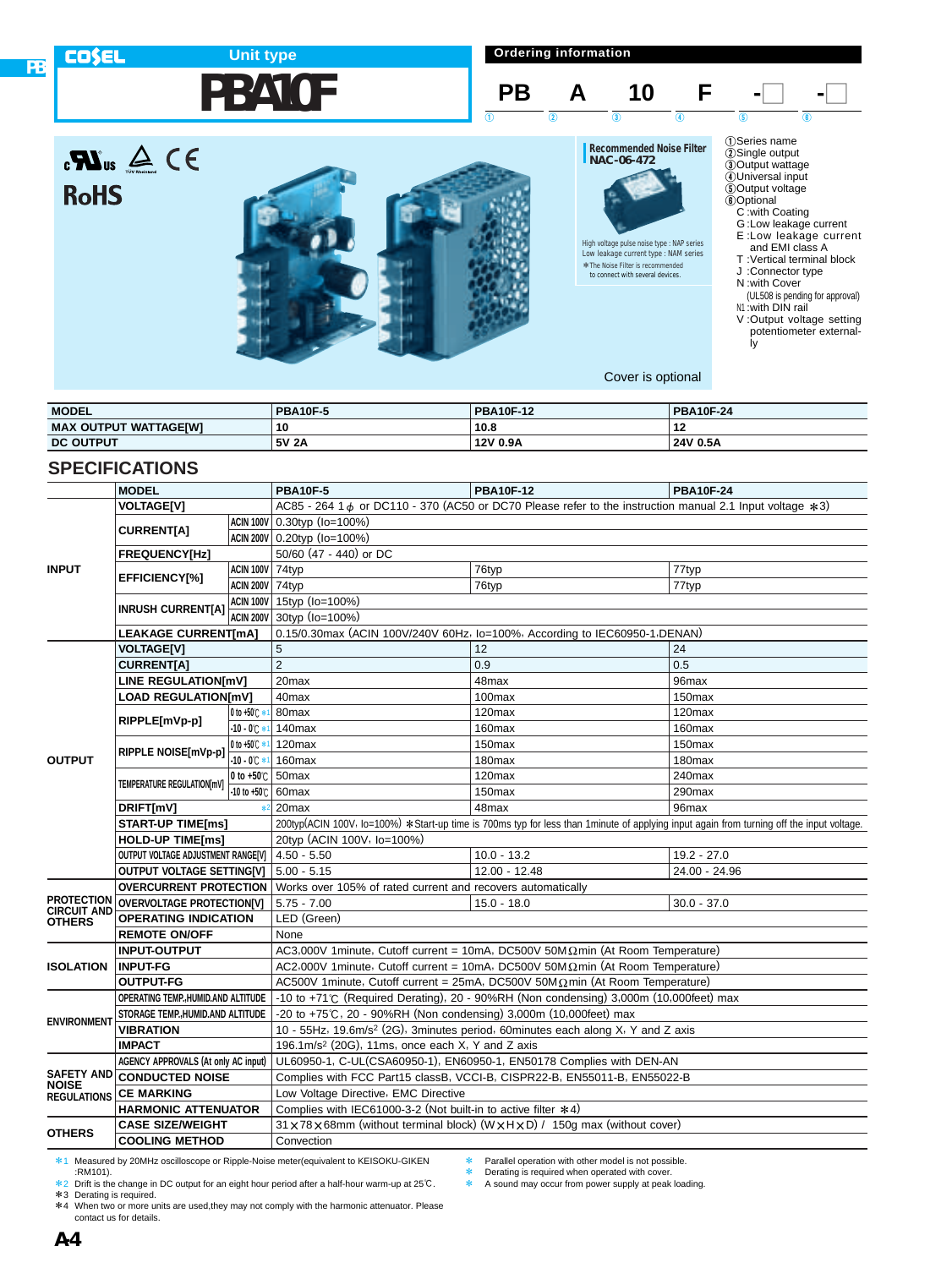**Block diagram**



#### **External view**

¶ External size of option T,J,N,N1 and V is different from standard model and refer to 7 Option of instruction manual for details.



¶ PCB Material/thickness : CEM3 / 1.6mm ¶ Chassis material : Electric galvanizing steel board

¶ Dimensions in mm

¶ Mounting torque : 0.6N • m(6.3kgf • cm)max

 $\%$  Screw tightening torque : M3 0.8N  $\cdot$  m(8.5kgf  $\cdot$  cm)max

 $%$  Please connect safety ground to the unit in 2-M3 holes.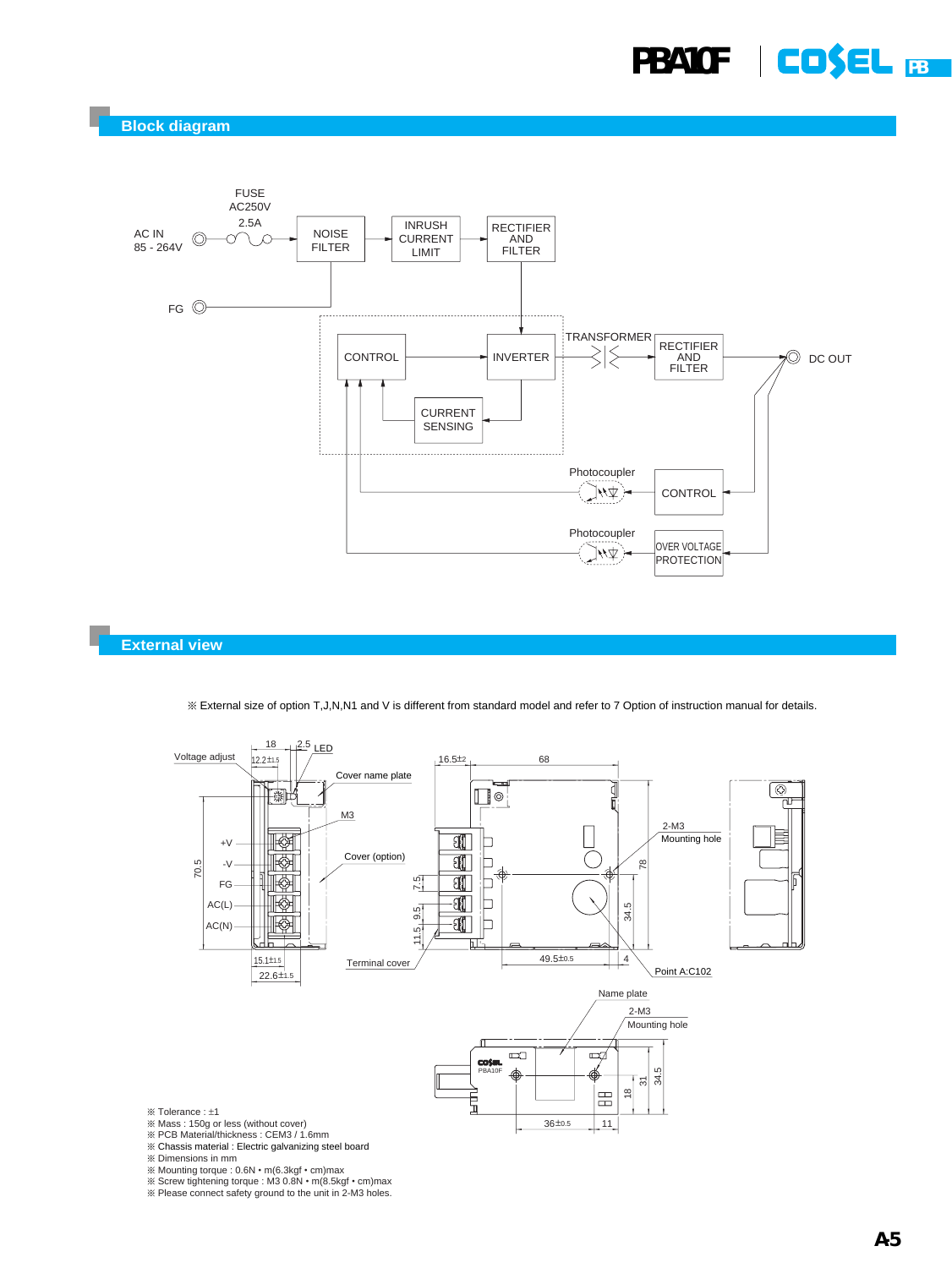

**Ordering information**





**Recommended Noise Filter NAC-06-472**

High voltage pulse noise type : NAP series Low leakage current type : NAM series \*The Noise Filter is recommended \*to connect with several devices.

E :Low leakage current and EMI class A T :Vertical terminal block J :Connector type N :with Cover

1Series name 2Single output

3Output wattage 4Universal input 5Output voltage 6Optional C :with Coating G :Low leakage current

- (UL508 is pending for approval) N1 :with DIN rail
- V :Output voltage setting potentiometer externally

Cover is optional

| <b>MODEL</b>                      | <b>PBA15F-3R3</b> | <b>PBA15F-5</b> | <b>PBA15F-9</b> | <b>PBA15F-12</b> | <b>PBA15F-15</b> | <b>PBA15F-24</b> | <b>PBA15F-48</b> |
|-----------------------------------|-------------------|-----------------|-----------------|------------------|------------------|------------------|------------------|
| <b>MAX</b><br>( OUTPUT WATTAGEIWI | 9.9               | 15              | 15.3            | 15.6             | 15               | 16.8             | 16.8             |
| <b>DC OUTPUT</b>                  | 3.3V 3A           | 5V 3A           | 9٧<br>1.7A      | 12V 1.3A         | <b>15V 1A</b>    | 24V 0.7A         | 48V 0.35A        |

# **SPECIFICATIONS**

 $\mathbf{R}$ us  $\mathbf{A} \in \mathbf{R}$ 

**COSEL** 

**RoHS** 

**PB**

|                                         | <b>MODEL</b>                                     |                                | <b>PBA15F-3R3</b>                                                           | <b>PBA15F-5</b>                                                                             | <b>PBA15F-9</b>    | <b>PBA15F-12</b>   | <b>PBA15F-15</b>   | <b>PBA15F-24</b>                                                                                                 | <b>PBA15F-48</b>                                                                                                                         |  |  |  |
|-----------------------------------------|--------------------------------------------------|--------------------------------|-----------------------------------------------------------------------------|---------------------------------------------------------------------------------------------|--------------------|--------------------|--------------------|------------------------------------------------------------------------------------------------------------------|------------------------------------------------------------------------------------------------------------------------------------------|--|--|--|
|                                         | <b>VOLTAGE[V]</b>                                |                                |                                                                             |                                                                                             |                    |                    |                    | AC85 - 264 1 $\phi$ or DC110 - 370 (AC50 or DC70 Please refer to the instruction manual 2.1 Input voltage $*3$ ) |                                                                                                                                          |  |  |  |
|                                         |                                                  |                                |                                                                             | $ ACIN 100V  0.30$ typ (lo=100%)   0.4typ (lo=100%)                                         |                    |                    |                    |                                                                                                                  |                                                                                                                                          |  |  |  |
|                                         | <b>CURRENT[A]</b>                                |                                |                                                                             | ACIN 200V 0.15typ (lo=100%) 0.2typ (lo=100%)                                                |                    |                    |                    |                                                                                                                  |                                                                                                                                          |  |  |  |
|                                         | <b>FREQUENCY[Hz]</b>                             |                                | 50/60 (47 - 440) or DC                                                      |                                                                                             |                    |                    |                    |                                                                                                                  |                                                                                                                                          |  |  |  |
| <b>INPUT</b>                            |                                                  | ACIN 100V 68typ                |                                                                             | 74typ                                                                                       | 75typ              | 75typ              | 77typ              | 75typ                                                                                                            | 75typ                                                                                                                                    |  |  |  |
|                                         | EFFICIENCY[%]                                    | <b>ACIN 200V 68typ</b>         |                                                                             | 75typ                                                                                       | 77typ              | 78typ              | 80typ              | 78typ                                                                                                            | 78typ                                                                                                                                    |  |  |  |
|                                         |                                                  | ACIN 100V                      | 15typ (lo=100%) (At cold start)                                             |                                                                                             |                    |                    |                    |                                                                                                                  |                                                                                                                                          |  |  |  |
|                                         | <b>INRUSH CURRENT[A]</b>                         | ACIN 200V                      | 30typ (Io=100%) (At cold start)                                             |                                                                                             |                    |                    |                    |                                                                                                                  |                                                                                                                                          |  |  |  |
|                                         | <b>LEAKAGE CURRENT[mA]</b>                       |                                | 0.15/0.30max (ACIN 100V/240V 60Hz, lo=100%, According to IEC60950-1, DENAN) |                                                                                             |                    |                    |                    |                                                                                                                  |                                                                                                                                          |  |  |  |
|                                         | <b>VOLTAGE[V]</b>                                |                                | 3.3                                                                         | 5                                                                                           | 9                  | 12                 | 15                 | 24                                                                                                               | 48                                                                                                                                       |  |  |  |
|                                         | <b>CURRENT[A]</b>                                |                                | 3                                                                           | 3                                                                                           | 1.7                | 1.3                | $\mathbf{1}$       | 0.7                                                                                                              | 0.35                                                                                                                                     |  |  |  |
|                                         | <b>LINE REGULATION[mV]</b>                       |                                | 20max                                                                       | 20max                                                                                       | 36max              | 48max              | 60 <sub>max</sub>  | 96max                                                                                                            | 192max                                                                                                                                   |  |  |  |
|                                         | <b>LOAD REGULATION[mV]</b>                       |                                | 40max                                                                       | 40 <sub>max</sub>                                                                           | 100max             | 100max             | 120max             | 150 <sub>max</sub>                                                                                               | 240max                                                                                                                                   |  |  |  |
|                                         | RIPPLE[mVp-p]                                    | $ 0 \text{ to } +50 \text{ C}$ | 80max                                                                       | 80max                                                                                       | 120 <sub>max</sub> | 120max             | 120max             | 120max                                                                                                           | 150max                                                                                                                                   |  |  |  |
|                                         |                                                  | $-10 - 0$ $+$                  | 140 <sub>max</sub>                                                          | 140 <sub>max</sub>                                                                          | 160max             | 160max             | 160max             | 160max                                                                                                           | 200max                                                                                                                                   |  |  |  |
|                                         | RIPPLE NOISE[mVp-p]                              | $0$ to +50 $\degree$           | 120max                                                                      | 120max                                                                                      | 150max             | 150max             | 150max             | 150 <sub>max</sub>                                                                                               | 250max                                                                                                                                   |  |  |  |
| <b>OUTPUT</b>                           |                                                  | $-10 - 0$ $\degree$            | 160max                                                                      | 160max                                                                                      | 180max             | 180max             | 180max             | 180max                                                                                                           | 300max                                                                                                                                   |  |  |  |
|                                         | TEMPERATURE REGULATIONImV1                       | 0 to $+50^\circ$ .             | 50 <sub>max</sub>                                                           | 50 <sub>max</sub>                                                                           | 90max              | 120max             | 150max             | 240max                                                                                                           | 480max                                                                                                                                   |  |  |  |
|                                         |                                                  | $-10$ to $+50^{\circ}$ C       | 60max                                                                       | 60 <sub>max</sub>                                                                           | 120max             | 150 <sub>max</sub> | 180 <sub>max</sub> | 290max                                                                                                           | 600max                                                                                                                                   |  |  |  |
|                                         | DRIFT[mV]                                        | $*2$                           | 20 <sub>max</sub>                                                           | 20 <sub>max</sub>                                                                           | 36max              | 48max              | 60max              | 96max                                                                                                            | 192max                                                                                                                                   |  |  |  |
|                                         | <b>START-UP TIME[ms]</b>                         |                                |                                                                             |                                                                                             |                    |                    |                    |                                                                                                                  | 200typ(ACIN 100V, lo=100%) *Start-up time is 700ms typ for less than 1minute of applying input again from turning off the input voltage. |  |  |  |
|                                         | <b>HOLD-UP TIME[ms]</b>                          |                                | 20typ (ACIN 100V, lo=100%)                                                  |                                                                                             |                    |                    |                    |                                                                                                                  |                                                                                                                                          |  |  |  |
|                                         | OUTPUT VOLTAGE ADJUSTMENT RANGE[V]   2.85 - 3.60 |                                |                                                                             | $4.50 - 5.50$                                                                               | $7.50 - 10.0$      | $10.0 - 13.2$      | $13.2 - 18.0$      | $19.2 - 27.0$                                                                                                    | $39.0 - 53.0$                                                                                                                            |  |  |  |
|                                         | <b>OUTPUT VOLTAGE SETTING[V]</b>                 |                                | $3.30 - 3.40$                                                               | $5.00 - 5.15$                                                                               | $9.00 - 9.36$      | 12.00 - 12.48      | 15.00 - 15.60      | 24.00 - 24.96                                                                                                    | 48.00 - 49.92                                                                                                                            |  |  |  |
|                                         | <b>OVERCURRENT PROTECTION</b>                    |                                |                                                                             | Works over 105% of rated current and recovers automatically                                 |                    |                    |                    |                                                                                                                  |                                                                                                                                          |  |  |  |
| <b>PROTECTION</b><br><b>CIRCUIT AND</b> | <b>OVERVOLTAGE PROTECTION[V]</b>                 |                                | $4.00 - 5.25$                                                               | $5.75 - 7.00$                                                                               | $11.5 - 14.0$      | $15.0 - 18.0$      | $20.0 - 25.0$      | $30.0 - 37.0$                                                                                                    | $58.0 - 65.0$                                                                                                                            |  |  |  |
| <b>OTHERS</b>                           | <b>OPERATING INDICATION</b>                      |                                | LED (Green)                                                                 |                                                                                             |                    |                    |                    |                                                                                                                  |                                                                                                                                          |  |  |  |
|                                         | <b>REMOTE ON/OFF</b>                             |                                | None                                                                        |                                                                                             |                    |                    |                    |                                                                                                                  |                                                                                                                                          |  |  |  |
|                                         | <b>INPUT-OUTPUT</b>                              |                                |                                                                             | AC3,000V 1minute, Cutoff current = 10mA, DC500V 50M $\Omega$ min (At Room Temperature)      |                    |                    |                    |                                                                                                                  |                                                                                                                                          |  |  |  |
| <b>ISOLATION</b>                        | <b>INPUT-FG</b>                                  |                                |                                                                             | AC2,000V 1minute, Cutoff current = 10mA, DC500V 50M $\Omega$ min (At Room Temperature)      |                    |                    |                    |                                                                                                                  |                                                                                                                                          |  |  |  |
|                                         | <b>OUTPUT-FG</b>                                 |                                |                                                                             | AC500V 1minute, Cutoff current = 25mA, DC500V 50M $\Omega$ min (At Room Temperature)        |                    |                    |                    |                                                                                                                  |                                                                                                                                          |  |  |  |
|                                         | OPERATING TEMP., HUMID.AND ALTITUDE              |                                |                                                                             | -10 to +71°C (Required Derating), 20 - 90%RH (Non condensing) 3,000m (10,000feet) max       |                    |                    |                    |                                                                                                                  |                                                                                                                                          |  |  |  |
| <b>ENVIRONMENT</b>                      | STORAGE TEMP., HUMID.AND ALTITUDE                |                                |                                                                             | -20 to +75℃, 20 - 90%RH (Non condensing) 3,000m (10,000feet) max                            |                    |                    |                    |                                                                                                                  |                                                                                                                                          |  |  |  |
|                                         | <b>VIBRATION</b>                                 |                                |                                                                             | 10 - 55Hz, 19.6m/s <sup>2</sup> (2G), 3minutes period, 60minutes each along X, Y and Z axis |                    |                    |                    |                                                                                                                  |                                                                                                                                          |  |  |  |
|                                         | <b>IMPACT</b>                                    |                                |                                                                             | 196.1m/s <sup>2</sup> (20G), 11ms, once each $X$ , Y and Z axis                             |                    |                    |                    |                                                                                                                  |                                                                                                                                          |  |  |  |
|                                         | AGENCY APPROVALS (At only AC input)              |                                |                                                                             | UL60950-1, C-UL(CSA60950-1), EN60950-1, EN50178 Complies with DEN-AN                        |                    |                    |                    |                                                                                                                  |                                                                                                                                          |  |  |  |
| <b>SAFETY AND</b><br><b>NOISE</b>       | <b>CONDUCTED NOISE</b>                           |                                |                                                                             | Complies with FCC Part15 classB, VCCI-B, CISPR22-B, EN55011-B, EN55022-B                    |                    |                    |                    |                                                                                                                  |                                                                                                                                          |  |  |  |
| <b>REGULATIONS</b>                      | <b>CE MARKING</b>                                |                                |                                                                             | Low Voltage Directive, EMC Directive                                                        |                    |                    |                    |                                                                                                                  |                                                                                                                                          |  |  |  |
|                                         | <b>HARMONIC ATTENUATOR</b>                       |                                |                                                                             | Complies with IEC61000-3-2 (Not built-in to active filter *4)                               |                    |                    |                    |                                                                                                                  |                                                                                                                                          |  |  |  |
| <b>OTHERS</b>                           | <b>CASE SIZE/WEIGHT</b>                          |                                |                                                                             | 31 x 78 x 85mm (without terminal block) (W x H x D) / 200g max (without cover)              |                    |                    |                    |                                                                                                                  |                                                                                                                                          |  |  |  |
|                                         | <b>COOLING METHOD</b>                            |                                | Convection                                                                  |                                                                                             |                    |                    |                    |                                                                                                                  |                                                                                                                                          |  |  |  |

\*1 Measured by 20MHz oscilloscope or Ripple-Noise meter(equivalent to KEISOKU-GIKEN :RM101).

\*2 Drift is the change in DC output for an eight hour period after a half-hour warm-up at 25°C.

\*3 Derating is required. \*4 When two or more units are used,they may not comply with the harmonic attenuator. Please contact us for details.

\* Parallel operation with other model is not possible.

**Example 2** Derating is required when operated with cover.<br> **EXAMPLE 25 A Sound may occur from power supply at peak** 

A sound may occur from power supply at peak loading.

**A-6**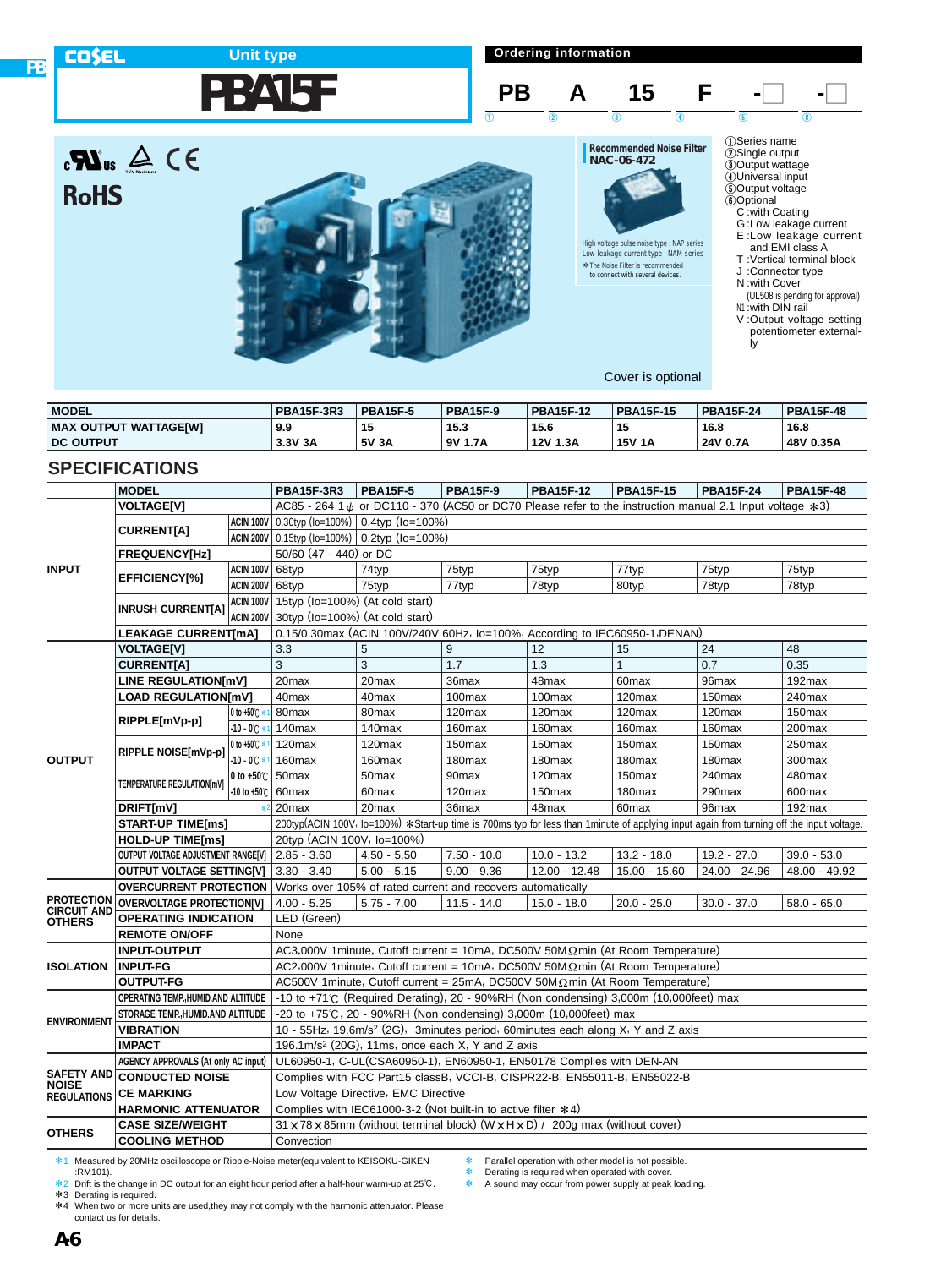**Block diagram**



#### **External view**

¶ External size of option T,J,N,N1 and V is different from standard model and refer to 7 Option of instruction manual for details.



<sup>※</sup> Mounting torque : 0.6N • m(6.3kgf • cm)max<br>※ Screw tightening torque : M3 0.8N • m(8.5kgf • cm)max<br>※ Please connect safety ground to the unit in 2-M3 holes.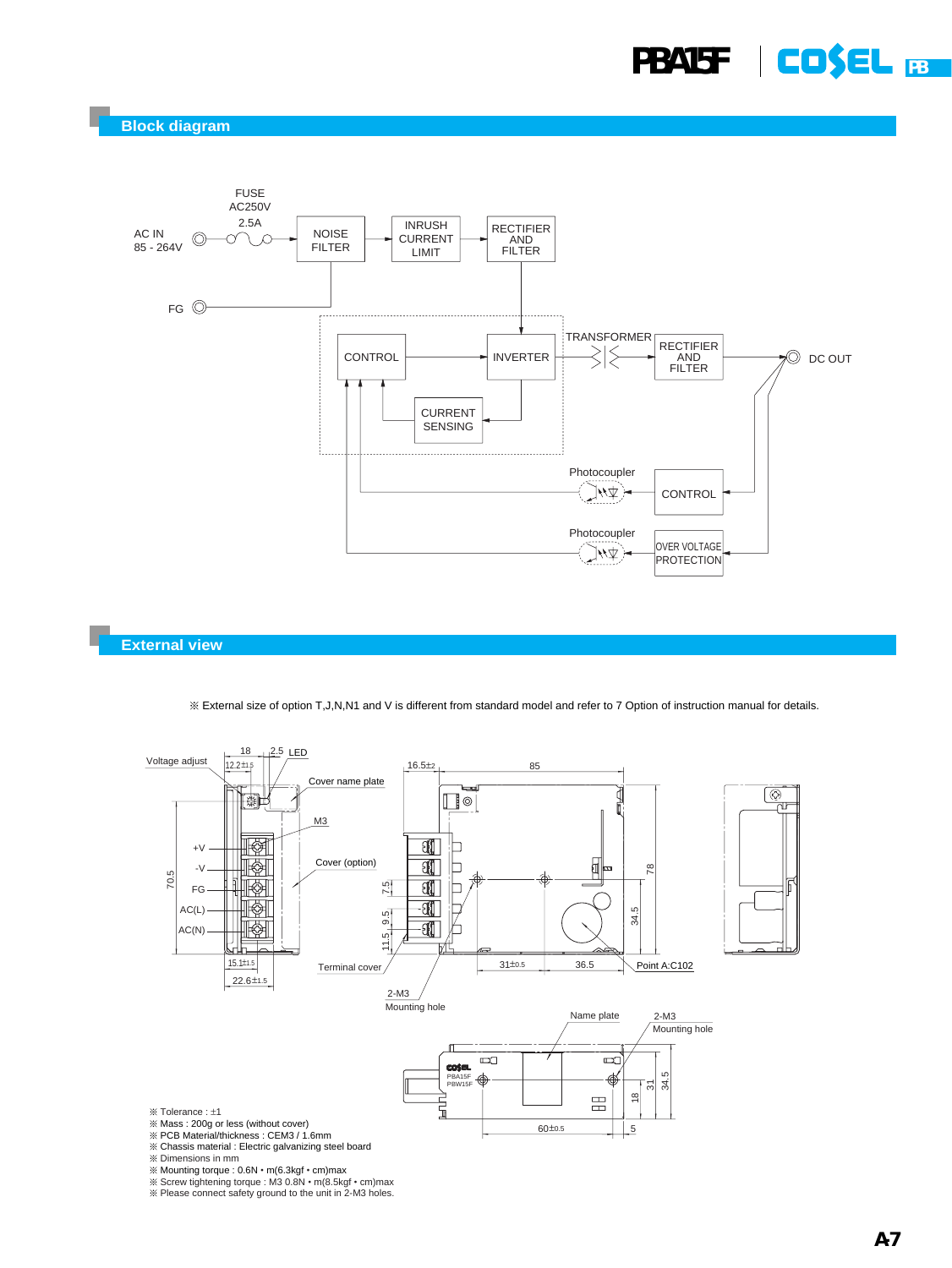

**Ordering information**







**Recommended Noise Filter NAC-06-472**

**PB A 30 F -O** 

 $\begin{array}{ccc} 1 & 0 & 0 \end{array}$  (a) (b) (c) (c)

High voltage pulse noise type : NAP series Low leakage current type : NAM series \*The Noise Filter is recommended \*to connect with several devices.

E :Low leakage current and EMI class A T :Vertical terminal block J :Connector type N :with Cover (UL508 is pending for approval)

1Series name 2Single output

3Output wattage 4Universal input 5Output voltage 6Optional C :with Coating G :Low leakage current

N1 :with DIN rail V :Output voltage setting potentiometer externally

Cover is optional

| <b>MODEL</b>                 | <b>PBA30F-3R3</b> | <b>PBA30F-5</b> | <b>PBA30F-9</b> | <b>PBA30F-12</b> | <b>PBA30F-15</b> | <b>PBA30F-24</b> | <b>PBA30F-48</b> |
|------------------------------|-------------------|-----------------|-----------------|------------------|------------------|------------------|------------------|
| <b>MAX OUTPUT WATTAGEIWI</b> | 19.8              | 30              | 30.6            | 30               | 30               | 31.2             | 31.2             |
| <b>DC OUTPUT</b>             | 3.3V 6A           | 5V 6A           | 9V 3.4A         | 12V 2.5A         | 15V 2A           | 24V 1.3A         | 48V 0.65A        |

# **SPECIFICATIONS**

**PB**

**COSEL** 

**RoHS** 

|                                         | <b>MODEL</b>                                     |                                | <b>PBA30F-3R3</b>                                                           | <b>PBA30F-5</b>                                                                             | <b>PBA30F-9</b>    | <b>PBA30F-12</b>   | <b>PBA30F-15</b>   | <b>PBA30F-24</b>                                                                                                 | <b>PBA30F-48</b>                                                                                                                         |  |  |  |
|-----------------------------------------|--------------------------------------------------|--------------------------------|-----------------------------------------------------------------------------|---------------------------------------------------------------------------------------------|--------------------|--------------------|--------------------|------------------------------------------------------------------------------------------------------------------|------------------------------------------------------------------------------------------------------------------------------------------|--|--|--|
|                                         | <b>VOLTAGE[V]</b>                                |                                |                                                                             |                                                                                             |                    |                    |                    | AC85 - 264 1 $\phi$ or DC110 - 370 (AC50 or DC70 Please refer to the instruction manual 2.1 Input voltage $*3$ ) |                                                                                                                                          |  |  |  |
|                                         |                                                  |                                | $ ACIN 100V  0.50$ typ (lo=100%) 0.70typ (lo=100%)                          |                                                                                             |                    |                    |                    |                                                                                                                  |                                                                                                                                          |  |  |  |
|                                         | <b>CURRENT[A]</b>                                |                                | $ ACIN 200V  0.30$ typ (lo=100%) 0.40typ (lo=100%)                          |                                                                                             |                    |                    |                    |                                                                                                                  |                                                                                                                                          |  |  |  |
|                                         | <b>FREQUENCY[Hz]</b>                             |                                | 50/60 (47 - 440) or DC                                                      |                                                                                             |                    |                    |                    |                                                                                                                  |                                                                                                                                          |  |  |  |
| <b>INPUT</b>                            |                                                  | ACIN 100V 68typ                |                                                                             | 74typ                                                                                       | 75typ              | 76typ              | 78typ              | 78typ                                                                                                            | 79typ                                                                                                                                    |  |  |  |
|                                         | EFFICIENCY[%]                                    | ACIN 200V 69typ                |                                                                             | 77typ                                                                                       | 77typ              | 78typ              | 81typ              | 81typ                                                                                                            | 81typ                                                                                                                                    |  |  |  |
|                                         |                                                  | ACIN 100V                      | 15typ (lo=100%) (At cold start)                                             |                                                                                             |                    |                    |                    |                                                                                                                  |                                                                                                                                          |  |  |  |
|                                         | <b>INRUSH CURRENT[A]</b>                         | ACIN 200V                      | 30typ (Io=100%) (At cold start)                                             |                                                                                             |                    |                    |                    |                                                                                                                  |                                                                                                                                          |  |  |  |
|                                         | <b>LEAKAGE CURRENT[mA]</b>                       |                                | 0.30/0.65max (ACIN 100V/240V 60Hz, lo=100%, According to IEC60950-1, DENAN) |                                                                                             |                    |                    |                    |                                                                                                                  |                                                                                                                                          |  |  |  |
|                                         | <b>VOLTAGE[V]</b>                                |                                | 3.3                                                                         | 5                                                                                           | 9                  | 12                 | 15                 | 24                                                                                                               | 48                                                                                                                                       |  |  |  |
|                                         | <b>CURRENT[A]</b>                                |                                | 6                                                                           | 6                                                                                           | 3.4                | 2.5                | $\overline{2}$     | 1.3                                                                                                              | 0.65                                                                                                                                     |  |  |  |
|                                         | <b>LINE REGULATION[mV]</b>                       |                                | 20max                                                                       | 20max                                                                                       | 36max              | 48max              | 60 <sub>max</sub>  | 96max                                                                                                            | 192max                                                                                                                                   |  |  |  |
|                                         | <b>LOAD REGULATION[mV]</b>                       |                                | 40max                                                                       | 40 <sub>max</sub>                                                                           | 100max             | 100max             | 120max             | 150 <sub>max</sub>                                                                                               | 240max                                                                                                                                   |  |  |  |
|                                         | RIPPLE[mVp-p]                                    | $ 0 \text{ to } +50 \text{ C}$ | 80max                                                                       | 80 <sub>max</sub>                                                                           | 120 <sub>max</sub> | 120max             | 120max             | 120max                                                                                                           | 150max                                                                                                                                   |  |  |  |
|                                         |                                                  | $-10 - 0$ $+$                  | 140 <sub>max</sub>                                                          | 140 <sub>max</sub>                                                                          | 160max             | 160max             | 160max             | 160max                                                                                                           | 200max                                                                                                                                   |  |  |  |
|                                         | RIPPLE NOISE[mVp-p]                              | $0$ to +50 $\degree$           | 120max                                                                      | 120max                                                                                      | 150max             | 150max             | 150max             | 150 <sub>max</sub>                                                                                               | 250max                                                                                                                                   |  |  |  |
| <b>OUTPUT</b>                           |                                                  | $-10 - 0$ $\degree$            | 160max                                                                      | 160max                                                                                      | 180max             | 180max             | 180max             | 180max                                                                                                           | 300max                                                                                                                                   |  |  |  |
|                                         | TEMPERATURE REGULATIONImV1                       | 0 to $+50^\circ$ .             | 50 <sub>max</sub>                                                           | 50 <sub>max</sub>                                                                           | 90max              | 120max             | 150max             | 240max                                                                                                           | 480max                                                                                                                                   |  |  |  |
|                                         |                                                  | $-10$ to $+50^{\circ}$ C       | 60max                                                                       | 60 <sub>max</sub>                                                                           | 120max             | 150 <sub>max</sub> | 180 <sub>max</sub> | 290max                                                                                                           | 600max                                                                                                                                   |  |  |  |
|                                         | DRIFT[mV]                                        | $*2$                           | 20 <sub>max</sub>                                                           | 20 <sub>max</sub>                                                                           | 36max              | 48max              | 60max              | 96max                                                                                                            | 192max                                                                                                                                   |  |  |  |
|                                         | <b>START-UP TIME[ms]</b>                         |                                |                                                                             |                                                                                             |                    |                    |                    |                                                                                                                  | 200typ(ACIN 100V, lo=100%) *Start-up time is 700ms typ for less than 1minute of applying input again from turning off the input voltage. |  |  |  |
|                                         | <b>HOLD-UP TIME[ms]</b>                          |                                | 20typ (ACIN 100V, lo=100%)                                                  |                                                                                             |                    |                    |                    |                                                                                                                  |                                                                                                                                          |  |  |  |
|                                         | OUTPUT VOLTAGE ADJUSTMENT RANGE[V]   2.85 - 3.60 |                                |                                                                             | $4.50 - 5.50$                                                                               | $7.50 - 10.0$      | $10.0 - 13.2$      | $13.2 - 18.0$      | $19.2 - 27.0$                                                                                                    | $39.0 - 53.0$                                                                                                                            |  |  |  |
|                                         | <b>OUTPUT VOLTAGE SETTING[V]</b>                 |                                | $3.30 - 3.40$                                                               | $5.00 - 5.15$                                                                               | $9.00 - 9.36$      | 12.00 - 12.48      | 15.00 - 15.60      | 24.00 - 24.96                                                                                                    | 48.00 - 49.92                                                                                                                            |  |  |  |
|                                         | <b>OVERCURRENT PROTECTION</b>                    |                                |                                                                             | Works over 105% of rated current and recovers automatically                                 |                    |                    |                    |                                                                                                                  |                                                                                                                                          |  |  |  |
| <b>PROTECTION</b><br><b>CIRCUIT AND</b> | <b>OVERVOLTAGE PROTECTION[V]</b>                 |                                | $4.00 - 5.25$                                                               | $5.75 - 7.00$                                                                               | $11.5 - 14.0$      | $15.0 - 18.0$      | $20.0 - 25.0$      | $30.0 - 37.0$                                                                                                    | $58.0 - 65.0$                                                                                                                            |  |  |  |
| <b>OTHERS</b>                           | <b>OPERATING INDICATION</b>                      |                                | LED (Green)                                                                 |                                                                                             |                    |                    |                    |                                                                                                                  |                                                                                                                                          |  |  |  |
|                                         | <b>REMOTE ON/OFF</b>                             |                                | None                                                                        |                                                                                             |                    |                    |                    |                                                                                                                  |                                                                                                                                          |  |  |  |
|                                         | <b>INPUT-OUTPUT</b>                              |                                |                                                                             | AC3,000V 1minute, Cutoff current = 10mA, DC500V 50M $\Omega$ min (At Room Temperature)      |                    |                    |                    |                                                                                                                  |                                                                                                                                          |  |  |  |
| <b>ISOLATION</b>                        | <b>INPUT-FG</b>                                  |                                |                                                                             | AC2,000V 1minute, Cutoff current = 10mA, DC500V 50M $\Omega$ min (At Room Temperature)      |                    |                    |                    |                                                                                                                  |                                                                                                                                          |  |  |  |
|                                         | <b>OUTPUT-FG</b>                                 |                                |                                                                             | AC500V 1minute, Cutoff current = 25mA, DC500V 50M $\Omega$ min (At Room Temperature)        |                    |                    |                    |                                                                                                                  |                                                                                                                                          |  |  |  |
|                                         | OPERATING TEMP., HUMID.AND ALTITUDE              |                                |                                                                             | -10 to +71°C (Required Derating), 20 - 90%RH (Non condensing) 3,000m (10,000feet) max       |                    |                    |                    |                                                                                                                  |                                                                                                                                          |  |  |  |
| <b>ENVIRONMENT</b>                      | STORAGE TEMP., HUMID.AND ALTITUDE                |                                |                                                                             | -20 to +75℃, 20 - 90%RH (Non condensing) 3,000m (10,000feet) max                            |                    |                    |                    |                                                                                                                  |                                                                                                                                          |  |  |  |
|                                         | <b>VIBRATION</b>                                 |                                |                                                                             | 10 - 55Hz, 19.6m/s <sup>2</sup> (2G), 3minutes period, 60minutes each along X, Y and Z axis |                    |                    |                    |                                                                                                                  |                                                                                                                                          |  |  |  |
|                                         | <b>IMPACT</b>                                    |                                |                                                                             | 196.1m/s <sup>2</sup> (20G), 11ms, once each $X$ , Y and Z axis                             |                    |                    |                    |                                                                                                                  |                                                                                                                                          |  |  |  |
|                                         | AGENCY APPROVALS (At only AC input)              |                                |                                                                             | UL60950-1, C-UL(CSA60950-1), EN60950-1, EN50178 Complies with DEN-AN                        |                    |                    |                    |                                                                                                                  |                                                                                                                                          |  |  |  |
| <b>SAFETY AND</b><br><b>NOISE</b>       | <b>CONDUCTED NOISE</b>                           |                                |                                                                             | Complies with FCC Part15 classB, VCCI-B, CISPR22-B, EN55011-B, EN55022-B                    |                    |                    |                    |                                                                                                                  |                                                                                                                                          |  |  |  |
| <b>REGULATIONS</b>                      | <b>CE MARKING</b>                                |                                |                                                                             | Low Voltage Directive, EMC Directive                                                        |                    |                    |                    |                                                                                                                  |                                                                                                                                          |  |  |  |
|                                         | <b>HARMONIC ATTENUATOR</b>                       |                                |                                                                             | Complies with IEC61000-3-2 (Not built-in to active filter *4)                               |                    |                    |                    |                                                                                                                  |                                                                                                                                          |  |  |  |
| <b>OTHERS</b>                           | <b>CASE SIZE/WEIGHT</b>                          |                                |                                                                             | 31 x 78 x 103mm (without terminal block) (W x H x D) / 270g max (without cover)             |                    |                    |                    |                                                                                                                  |                                                                                                                                          |  |  |  |
|                                         | <b>COOLING METHOD</b>                            |                                | Convection                                                                  |                                                                                             |                    |                    |                    |                                                                                                                  |                                                                                                                                          |  |  |  |

\*1 Measured by 20MHz oscilloscope or Ripple-Noise meter(equivalent to KEISOKU-GIKEN :RM101).

\*2 Drift is the change in DC output for an eight hour period after a half-hour warm-up at 25°C.

\*3 Derating is required. \*4 When two or more units are used,they may not comply with the harmonic attenuator. Please contact us for details.

\* Parallel operation with other model is not possible.

**Example 2** Derating is required when operated with cover.<br> **EXAMPLE 25 A Sound may occur from power supply at peak** 

A sound may occur from power supply at peak loading.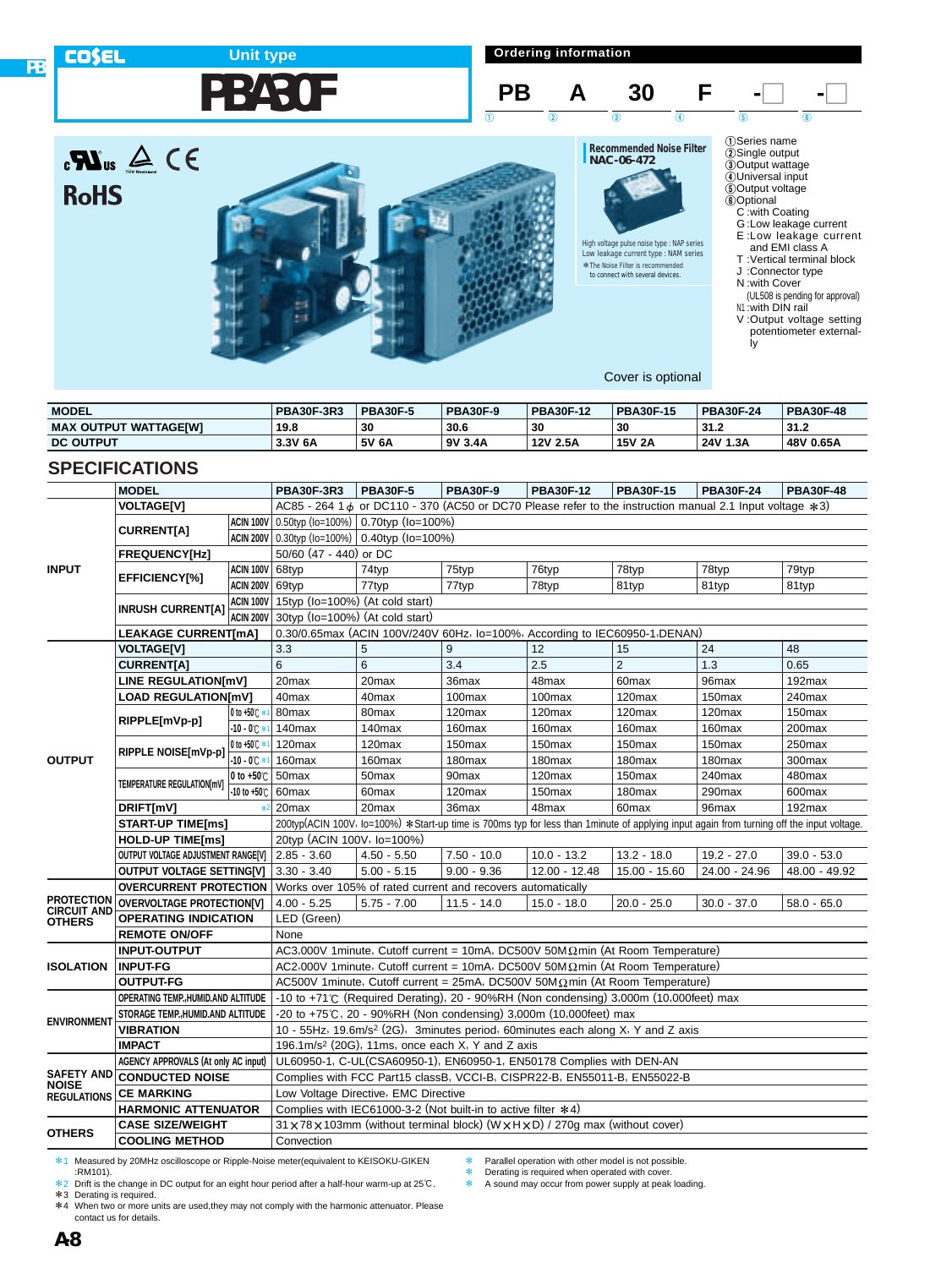**Block diagram**



**External view**

¶ External size of option T,J,N,N1 and V is different from standard model and refer to 7 Option of instruction manual for details.

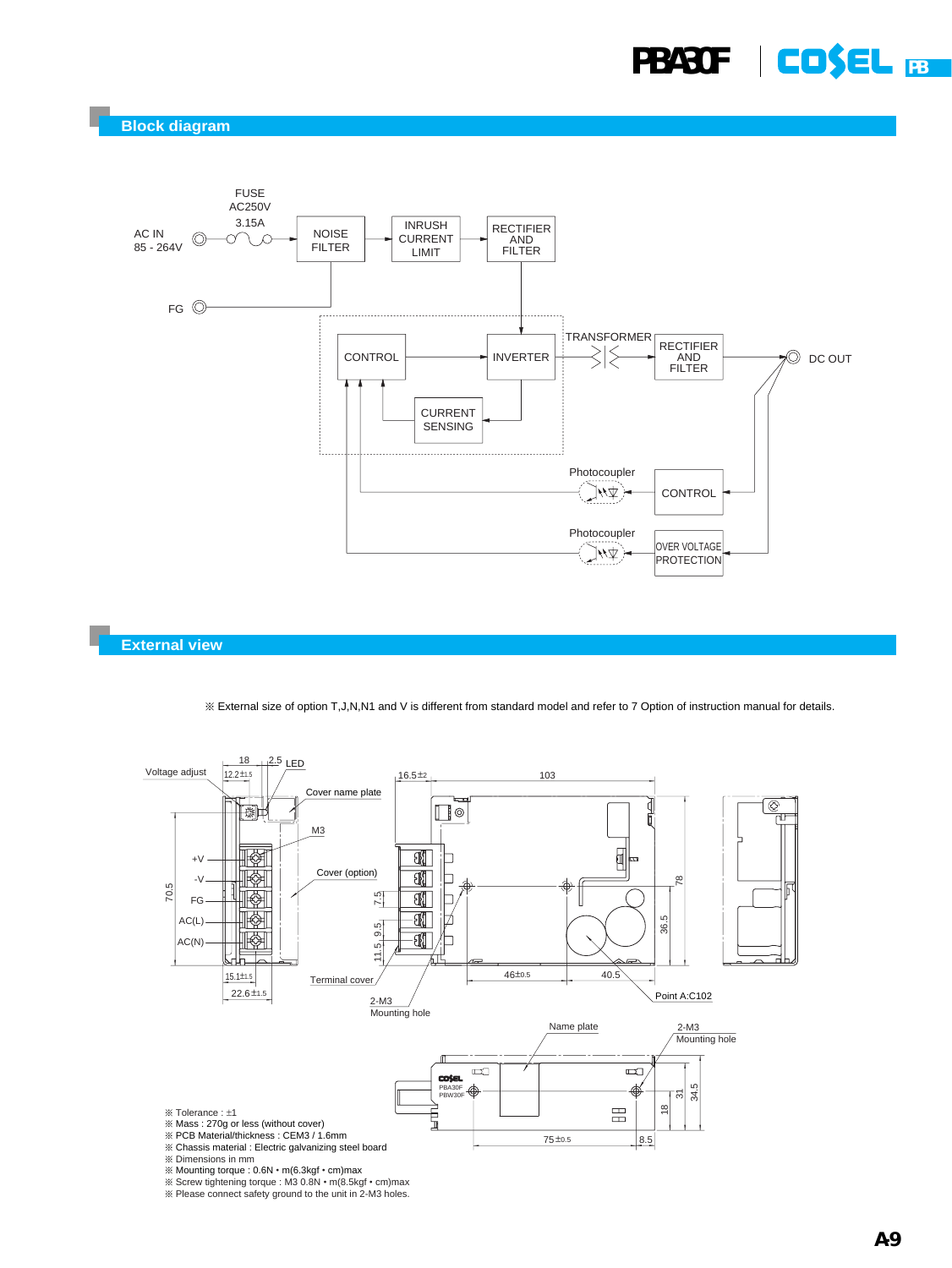



High voltage pulse noise type : NAP series Low leakage current type : NAM series \*The Noise Filter is recommended \*to connect with several devices.

| $(0.15mA \, max / ACIN \, 240V)$ |
|----------------------------------|
| E:Low leakage current            |
| and EMI class A                  |
| $(0.5mA$ may $(ACIN 240V)$       |

- (0.5mA max / ACIN 240V) T :Vertical terminal block
- J :Connector type
- R :with Remote ON/OFF
- N :with Cover (Only 24V UL508 is acquired)
- N<sub>1</sub>:with DIN rail V :Output voltage setting
- potentiometer externally

Cover is optional

| <b>MODEL</b>                      | <b>PBA50F-3R3</b> | <b>PBA50F-5</b> | <b>PBA50F-9</b> | <b>PBA50F-12</b> | <b>PBA50F-15</b> | <b>PBA50F-24</b> | <b>PBA50F-36</b> | <b>PBA50F-48</b> |
|-----------------------------------|-------------------|-----------------|-----------------|------------------|------------------|------------------|------------------|------------------|
| <b>MAX</b><br>( OUTPUT WATTAGEIWI | 33                | 50              | 50.4            | 51.6             | 52.5             | 52.8             | 50.4             | 52.8             |
| <b>DC OUTPUT</b>                  | 3.3V 10A          | 5V 10A          | 9V 5.6A         | 12V 4.3A         | 15V 3.5A         | 24V 2.2A         | 36V 1.4A         | 48V 1.1A         |

# **SPECIFICATIONS**

 $\mathbf{R}$ us  $\mathbf{A} \in \mathbf{R}$ 

**RoHS** 

|                    | <b>MODEL</b>                               |                         | <b>PBA50F-3R3</b>                           | <b>PBA50F-5</b>                                                            | <b>PBA50F-9</b>                                                                                          | <b>PBA50F-12</b>   | <b>PBA50F-15</b>   | <b>PBA50F-24</b>   | <b>PBA50F-36</b> | <b>PBA50F-48</b> |  |  |  |
|--------------------|--------------------------------------------|-------------------------|---------------------------------------------|----------------------------------------------------------------------------|----------------------------------------------------------------------------------------------------------|--------------------|--------------------|--------------------|------------------|------------------|--|--|--|
|                    | <b>VOLTAGE[V]</b>                          |                         |                                             |                                                                            | AC85 - 264 1 & or DC120 - 370 (AC50 or DC70 Please refer to the instruction manual 2.1 Input voltage *4) |                    |                    |                    |                  |                  |  |  |  |
|                    | <b>CURRENT[A]</b>                          | <b>ACIN 100V</b> 0.5typ |                                             | 0.7typ                                                                     |                                                                                                          |                    |                    |                    |                  |                  |  |  |  |
|                    |                                            | <b>ACIN 200V</b> 0.3typ |                                             | $0.4$ typ                                                                  |                                                                                                          |                    |                    |                    |                  |                  |  |  |  |
|                    | <b>FREQUENCY[Hz]</b>                       |                         | $50/60$ (47 - 63)                           |                                                                            |                                                                                                          |                    |                    |                    |                  |                  |  |  |  |
|                    | <b>EFFICIENCY[%]</b>                       | <b>ACIN 100V 75typ</b>  |                                             | 80typ                                                                      | 79typ                                                                                                    | 80typ              | 81typ              | 82typ              | 83typ            | 83typ            |  |  |  |
| <b>INPUT</b>       |                                            | <b>ACIN 200V 76typ</b>  |                                             | 82typ                                                                      | 81typ                                                                                                    | 82typ              | 83typ              | 84typ              | 85typ            | 85typ            |  |  |  |
|                    | POWER FACTOR(Io=100%)                      | ACIN 100V 0.98typ       |                                             | $0.99$ typ                                                                 |                                                                                                          |                    |                    |                    |                  |                  |  |  |  |
|                    |                                            | ACIN 200V 0.87typ       |                                             | $0.93$ typ                                                                 |                                                                                                          |                    |                    |                    |                  |                  |  |  |  |
|                    | <b>INRUSH CURRENT[A]</b>                   |                         | $ACIN 100V$ 15typ (lo=100%) (At cold start) |                                                                            |                                                                                                          |                    |                    |                    |                  |                  |  |  |  |
|                    |                                            |                         | ACIN 200V 30typ (Io=100%) (At cold start)   |                                                                            |                                                                                                          |                    |                    |                    |                  |                  |  |  |  |
|                    | <b>LEAKAGE CURRENT[mA]</b>                 |                         |                                             | 0.4/0.75max (ACIN 100V/240V 60Hz, lo=100%, According to IEC60950-1, DENAN) |                                                                                                          |                    |                    |                    |                  |                  |  |  |  |
|                    | <b>VOLTAGE[V]</b>                          |                         | 3.3<br>10                                   | 5                                                                          | 9                                                                                                        | 12                 | 15                 | 24                 | 36               | 48               |  |  |  |
|                    | <b>CURRENT[A]</b>                          |                         |                                             | 10                                                                         | 5.6                                                                                                      | 4.3                | 3.5                | 2.2                | 1.4              | 1.1              |  |  |  |
|                    | LINE REGULATION[mV]                        |                         | 20max                                       | 20max                                                                      | 36max                                                                                                    | 48max              | 60max              | 96max              | 144max           | 192max           |  |  |  |
|                    | <b>LOAD REGULATION[mV]</b>                 |                         | 40max                                       | 40max                                                                      | 100max                                                                                                   | 100max             | 120max             | 150max             | 240max           | 240max           |  |  |  |
|                    | RIPPLE[mVp-p]                              | 0 to +50℃ *             | 80max                                       | 80max                                                                      | 120max                                                                                                   | 120max             | 120max             | 120max             | 150max           | 150max           |  |  |  |
|                    |                                            | $-10 - 0^{\circ}$       | 140max                                      | 140max                                                                     | 160max                                                                                                   | 160max             | 160max             | 160max             | 200max           | 200max           |  |  |  |
|                    | RIPPLE NOISE[mVp-p]                        | 0 to +50 $C$ *          | 120max                                      | 120max                                                                     | 150max                                                                                                   | 150 <sub>max</sub> | 150 <sub>max</sub> | 150 <sub>max</sub> | 250max           | 250max           |  |  |  |
| <b>OUTPUT</b>      |                                            | -10 - 0℃ *              | 160max                                      | 160max                                                                     | 180max                                                                                                   | 180max             | 180max             | 180 <sub>max</sub> | 300max           | 300max           |  |  |  |
|                    | TEMPERATURE REGULATION[mV]                 | 0 to $+50^\circ$ .      | 50 <sub>max</sub>                           | 50 <sub>max</sub>                                                          | 90 <sub>max</sub>                                                                                        | 120 <sub>max</sub> | 150 <sub>max</sub> | 240max             | 360max           | 480max           |  |  |  |
|                    |                                            | -10 to +50℃             | 60 <sub>max</sub>                           | 60 <sub>max</sub>                                                          | 120max                                                                                                   | 150max             | 180max             | 290max             | 450max           | 600max           |  |  |  |
|                    | DRIFT[mV]                                  |                         | 20max                                       | 20 <sub>max</sub>                                                          | 36max                                                                                                    | 48max              | 60max              | 96max              | 144max           | 192max           |  |  |  |
|                    | <b>START-UP TIME[ms]</b>                   |                         | 350typ(ACIN 100V, lo=100%)                  |                                                                            |                                                                                                          |                    |                    |                    |                  |                  |  |  |  |
|                    | <b>HOLD-UP TIME[ms]</b>                    |                         | 20typ (ACIN 100V, Io=100%)                  |                                                                            |                                                                                                          |                    |                    |                    |                  |                  |  |  |  |
|                    | OUTPUT VOLTAGE ADJUSTMENT RANGE[V]         |                         | $2.85 - 3.63$                               | $4.00 - 5.50$                                                              | $7.50 - 10.0$                                                                                            | $10.0 - 13.2$      | $13.2 - 18.0$      | $19.2 - 27.0$      | $28.8 - 39.6$    | $39.0 - 53.0$    |  |  |  |
|                    | <b>OUTPUT VOLTAGE SETTING[V]</b>           |                         | $3.30 - 3.40$                               | $5.00 - 5.15$                                                              | $9.00 - 9.36$                                                                                            | $12.00 - 12.48$    | $15.00 - 15.60$    | 24.00 - 24.96      | $35.00 - 37.44$  | 48.00 - 49.92    |  |  |  |
| <b>PROTECTION</b>  | <b>OVERCURRENT PROTECTION</b>              |                         |                                             |                                                                            | Works over 105% of rated current and recovers automatically                                              |                    |                    |                    |                  |                  |  |  |  |
| <b>CIRCUIT AND</b> | <b>OVERVOLTAGE PROTECTION[V]</b>           |                         | $4.00 - 5.25$                               | $5.75 - 7.00$                                                              | $11.5 - 14.0$                                                                                            | $15.0 - 18.0$      | $20.0 - 25.0$      | $30.0 - 37.0$      | $43.0 - 50.0$    | $58.0 - 65.0$    |  |  |  |
| <b>OTHERS</b>      | <b>OPERATING INDICATION</b>                |                         | LED (Green)                                 |                                                                            |                                                                                                          |                    |                    |                    |                  |                  |  |  |  |
|                    | <b>REMOTE ON/OFF</b>                       |                         |                                             | Optional (Required external power source)                                  |                                                                                                          |                    |                    |                    |                  |                  |  |  |  |
|                    | INPUT-OUTPUT · RC                          |                         |                                             |                                                                            | AC3,000V 1 minute, Cutoff current = 10mA, DC500V 50M $\Omega$ min (At Room Temperature)                  |                    |                    |                    |                  |                  |  |  |  |
| <b>ISOLATION</b>   | <b>INPUT-FG</b>                            |                         |                                             |                                                                            | AC2,000V 1 minute, Cutoff current = 10mA, DC500V 50M $\Omega$ min (At Room Temperature)                  |                    |                    |                    |                  |                  |  |  |  |
|                    | OUTPUT · RC-FG                             |                         |                                             |                                                                            | AC500V 1minute, Cutoff current = 100mA, DC500V 50M $\Omega$ min (At Room Temperature)                    |                    |                    |                    |                  |                  |  |  |  |
|                    | OPERATING TEMP., HUMID.AND ALTITUDE        |                         |                                             |                                                                            | -10 to +71°C (Required Derating), 20 - 90%RH (Non condensing) 3,000m (10,000feet) max                    |                    |                    |                    |                  |                  |  |  |  |
| <b>ENVIRONMENT</b> | STORAGE TEMP., HUMID.AND ALTITUDE          |                         |                                             |                                                                            | -20 to +75°C, 20 - 90%RH (Non condensing) 3,000m (10,000feet) max                                        |                    |                    |                    |                  |                  |  |  |  |
|                    | <b>VIBRATION</b>                           |                         |                                             |                                                                            | 10 - 55Hz, 19.6m/s <sup>2</sup> (2G), 3minutes period, 60minutes each along X, Y and Z axis              |                    |                    |                    |                  |                  |  |  |  |
|                    | <b>IMPACT</b>                              |                         |                                             |                                                                            | 196.1m/s <sup>2</sup> (20G), 11ms, once each X, Y and Z axis                                             |                    |                    |                    |                  |                  |  |  |  |
| <b>SAFETY AND</b>  | <b>AGENCY APPROVALS (At only AC input)</b> |                         |                                             |                                                                            | UL60950-1, C-UL(CSA60950-1), EN60950-1, EN50178 Complies with DEN-AN                                     |                    |                    |                    |                  |                  |  |  |  |
| <b>NOISE</b>       | <b>CONDUCTED NOISE</b>                     |                         |                                             |                                                                            | Complies with FCC Part15 classB, VCCI-B, CISPR22-B, EN55011-B, EN55022-B                                 |                    |                    |                    |                  |                  |  |  |  |
| <b>REGULATIONS</b> | <b>CE MARKING</b>                          |                         |                                             | Low Voltage Directive, EMC Directive                                       |                                                                                                          |                    |                    |                    |                  |                  |  |  |  |
|                    | <b>HARMONIC ATTENUATOR</b>                 |                         | Complies with IEC61000-3-2                  |                                                                            |                                                                                                          |                    |                    |                    |                  |                  |  |  |  |
| <b>OTHERS</b>      | <b>CASE SIZE/WEIGHT</b>                    |                         |                                             |                                                                            | 31 x 82 x 120mm (without terminal block) (W x H x D) / 280q max (without cover)                          |                    |                    |                    |                  |                  |  |  |  |
|                    | <b>COOLING METHOD</b>                      |                         | Convection                                  |                                                                            |                                                                                                          |                    |                    |                    |                  |                  |  |  |  |

\*1 Measured by 20MHz oscilloscope or Ripple-Noise meter(equivalent to KEISOKU-GIKEN :RM101).

\*2 Drift is the change in DC output for an eight hour period after a half-hour warm-up at 25°C. \*3 Applicable when Remote ON/OFF(optional) is added. RC is insulated with input, output and FG. Parallel operation with other model is not possible.

\* Derating is required when operated with cover.<br>\* A sound may occur from power supply at peak.

A sound may occur from power supply at peak loading.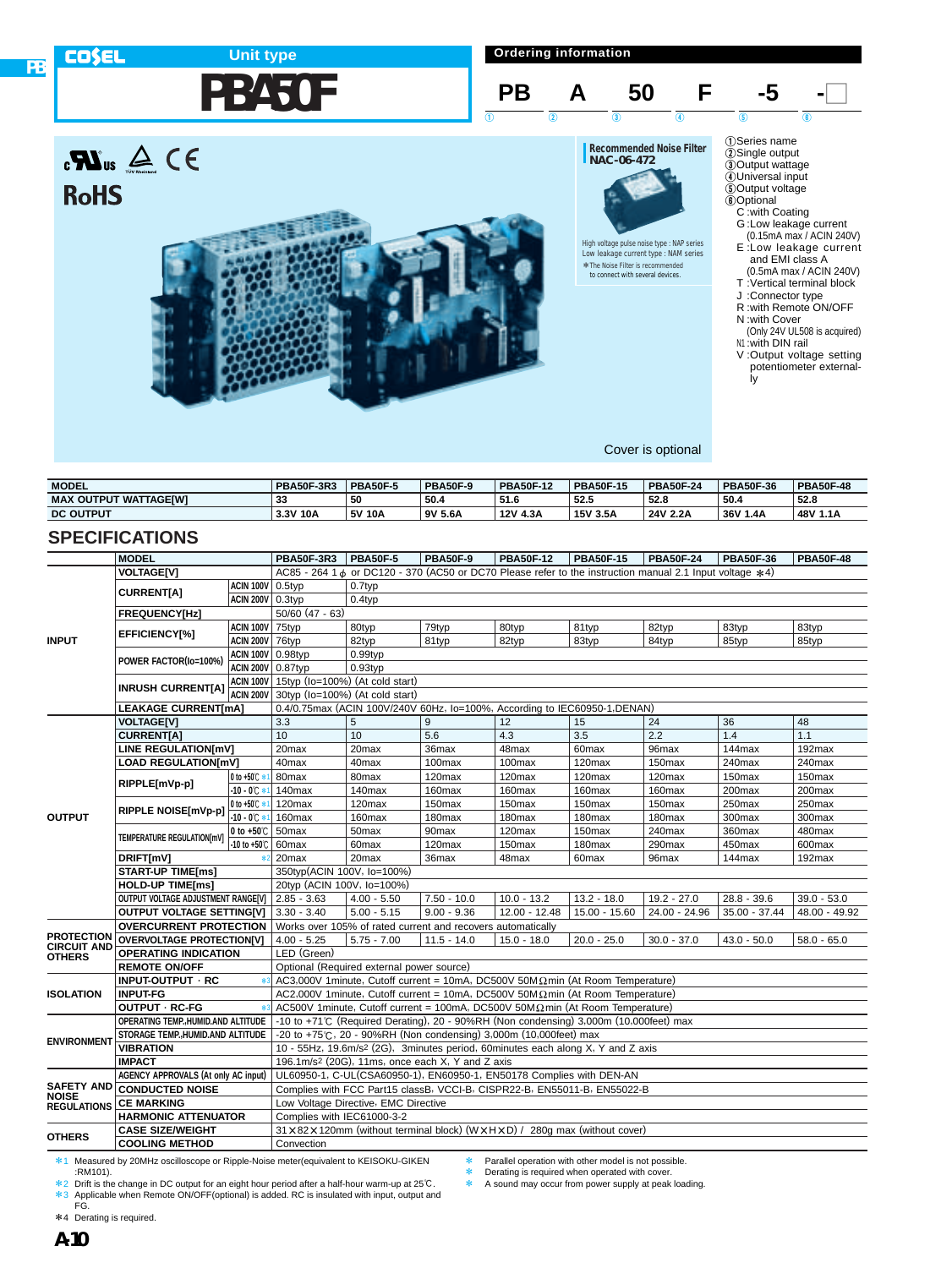

#### **External view**

¶ External size of option T,J,R,N,N1 and V is different from standard model and refer to 7 Option of instruction manual for details.



 $*$  Please connect safety ground to the unit in 2-M3 holes.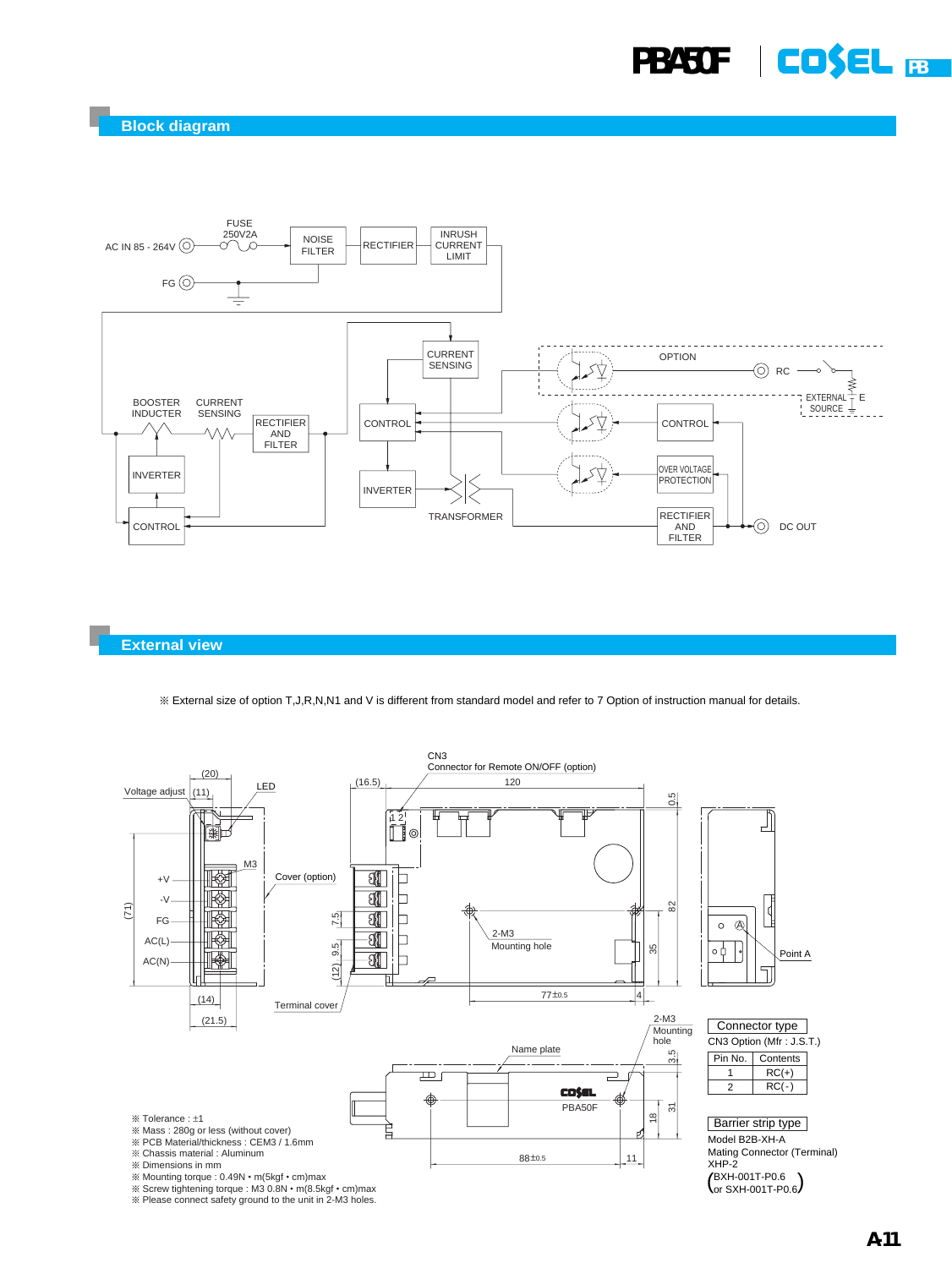

- N<sub>1</sub>:with DIN rail
- V :Output voltage setting potentiometer external
	- ly

Cover is optional

| <b>MODEL</b>                      | <b>PBA75F-3R3</b> | <b>PBA75F-5</b> | <b>PBA75F-9</b> | <b>PBA75F-12</b> | <b>PBA75F-15</b> | <b>PBA75F-24</b> | <b>PBA75F-36</b> | <b>PBA75F-48</b> |
|-----------------------------------|-------------------|-----------------|-----------------|------------------|------------------|------------------|------------------|------------------|
| OUTPUT WATTAGEIWI (<br><b>MAX</b> | 49.5              | 75              | 75.6            | 75.6             | 75               | 76.8             | 75.6             | 76.8             |
| <b>DC OUTPUT</b>                  | 3.3V 15A          | 5V 15A          | 9V 8.4A         | 12V 6.3A         | <b>15V 5A</b>    | 24V 3.2A         | 36V 2.1A         | 48V 1.6A         |

# **SPECIFICATIONS**

**PB**

|                    | <b>MODEL</b>                                                            |                                   | <b>PBA75F-3R3</b>                                        | $PBA75F-5$                                                   | <b>PBA75F-9</b>   | <b>PBA75F-12</b>                                                                                              | <b>PBA75F-15</b> | <b>PBA75F-24</b> | <b>PBA75F-36</b> | <b>PBA75F-48</b> |  |  |
|--------------------|-------------------------------------------------------------------------|-----------------------------------|----------------------------------------------------------|--------------------------------------------------------------|-------------------|---------------------------------------------------------------------------------------------------------------|------------------|------------------|------------------|------------------|--|--|
|                    | <b>VOLTAGEIVI</b>                                                       |                                   |                                                          |                                                              |                   | AC85 - 264 1 $\phi$ or DC120 - 370 (AC50 or DC70 Please refer to the instruction manual 2.1 Input voltage *4) |                  |                  |                  |                  |  |  |
|                    | <b>CURRENT[A]</b>                                                       | <b>ACIN 100V</b> 0.7typ           |                                                          | 1.0typ                                                       |                   |                                                                                                               |                  |                  |                  |                  |  |  |
|                    |                                                                         | <b>ACIN 200V</b> 0.4typ           |                                                          | 0.5typ                                                       |                   |                                                                                                               |                  |                  |                  |                  |  |  |
|                    | <b>FREQUENCY[Hz]</b>                                                    |                                   | 50/60 (47 - 63)                                          |                                                              |                   |                                                                                                               |                  |                  |                  |                  |  |  |
|                    | EFFICIENCY[%]                                                           | <b>ACIN 100V 77typ</b>            |                                                          | 81typ                                                        | 80typ             | 81typ                                                                                                         | 82typ            | 83typ            | 84typ            | 84typ            |  |  |
| <b>INPUT</b>       |                                                                         | <b>ACIN 200V 78typ</b>            |                                                          | 83typ                                                        | 82typ             | 83typ                                                                                                         | 84typ            | 85typ            | 86typ            | 86typ            |  |  |
|                    | POWER FACTOR(Io=100%)                                                   | <b>ACIN 100V</b> 0.98typ          |                                                          | $0.99$ typ                                                   |                   |                                                                                                               |                  |                  |                  |                  |  |  |
|                    |                                                                         | ACIN 200V 0.87typ                 |                                                          | $0.93$ typ                                                   |                   |                                                                                                               |                  |                  |                  |                  |  |  |
|                    | <b>INRUSH CURRENT[A]</b>                                                |                                   | ACIN 100V 15typ (Io=100%) (At cold start)                |                                                              |                   |                                                                                                               |                  |                  |                  |                  |  |  |
|                    |                                                                         |                                   | ACIN 200V 30typ (Io=100%) (At cold start)                |                                                              |                   |                                                                                                               |                  |                  |                  |                  |  |  |
|                    | <b>LEAKAGE CURRENT[mA]</b>                                              |                                   |                                                          |                                                              |                   | 0.4/0.75max (ACIN 100V/240V 60Hz, lo=100%, According to IEC60950-1, DENAN)                                    |                  |                  |                  |                  |  |  |
|                    | <b>VOLTAGE[V]</b>                                                       |                                   | 3.3                                                      | $\sqrt{5}$                                                   | 9                 | 12                                                                                                            | 15               | 24               | 36               | 48               |  |  |
|                    | <b>CURRENT[A]</b>                                                       |                                   | 15                                                       | 15                                                           | 8.4               | 6.3                                                                                                           | $\overline{5}$   | 3.2              | 2.1              | 1.6              |  |  |
|                    | LINE REGULATION[mV]                                                     |                                   | 20max                                                    | 20 <sub>max</sub>                                            | 36max             | 48max                                                                                                         | 60max            | 96max            | 144max           | 192max           |  |  |
|                    | <b>LOAD REGULATION[mV]</b>                                              |                                   | 40max                                                    | 40max                                                        | 100max            | 100max                                                                                                        | 120max           | 150max           | 240max           | 240max           |  |  |
|                    | RIPPLE[mVp-p]                                                           | 0 to +50℃ *1                      | 80 <sub>max</sub>                                        | 80 <sub>max</sub>                                            | 120max            | 120 <sub>max</sub>                                                                                            | 120max           | 120max           | 150max           | 150max           |  |  |
|                    |                                                                         | $-10 - 0$ °C*                     | 140max                                                   | 140max                                                       | 160max            | 160max                                                                                                        | 160max           | 160max           | 200max           | 200max           |  |  |
|                    | RIPPLE NOISE[mVp-p]                                                     | 0 to +50℃ *                       | 120max                                                   | 120max                                                       | 150max            | 150max                                                                                                        | 150max           | 150max           | 250max           | 250max           |  |  |
| <b>OUTPUT</b>      |                                                                         | $-10 - 0$ °C $*1$                 | 160max                                                   | 160max                                                       | 180max            | 180 <sub>max</sub>                                                                                            | 180max           | 180max           | 300max           | 300max           |  |  |
|                    | TEMPERATURE REGULATION[mV]                                              | $\vert$ 0 to +50°C $\vert$ 50 max |                                                          | 50 <sub>max</sub>                                            | 90 <sub>max</sub> | 120 <sub>max</sub>                                                                                            | 150max           | 240max           | 360max           | 480max           |  |  |
|                    |                                                                         | -10 to +50℃                       | 60max                                                    | 60 <sub>max</sub>                                            | 120max            | 150max                                                                                                        | 180max           | 290max           | 450max           | 600max           |  |  |
|                    | DRIFT[mV]                                                               |                                   | 20max                                                    | 20max                                                        | 36max             | 48max                                                                                                         | 60max            | 96max            | 144max           | 192max           |  |  |
|                    | <b>START-UP TIME[ms]</b>                                                |                                   | 350typ(ACIN 100V, Io=100%)<br>20typ (ACIN 100V, lo=100%) |                                                              |                   |                                                                                                               |                  |                  |                  |                  |  |  |
|                    | <b>HOLD-UP TIME[ms]</b>                                                 |                                   |                                                          |                                                              |                   |                                                                                                               |                  |                  |                  |                  |  |  |
|                    | OUTPUT VOLTAGE ADJUSTMENT RANGE[V]                                      |                                   | $2.85 - 3.63$                                            | $4.00 - 5.50$                                                | $7.50 - 10.0$     | $10.0 - 13.2$                                                                                                 | $13.2 - 18.0$    | $19.2 - 27.0$    | $28.8 - 39.6$    | $39.0 - 53.0$    |  |  |
|                    | <b>OUTPUT VOLTAGE SETTING[V]</b>                                        |                                   | $3.30 - 3.40$                                            | $5.00 - 5.15$                                                | $9.00 - 9.36$     | $12.00 - 12.48$                                                                                               | $15.00 - 15.60$  | $24.00 - 24.96$  | $36.00 - 37.44$  | $48.00 - 49.92$  |  |  |
| <b>PROTECTION</b>  | <b>OVERCURRENT PROTECTION</b>                                           |                                   |                                                          | Works over 105% of rated current and recovers automatically  |                   |                                                                                                               |                  |                  |                  |                  |  |  |
| CIRCUIT AND        | <b>OVERVOLTAGE PROTECTION[V]</b>                                        |                                   | $4.00 - 5.25$                                            | $5.75 - 7.00$                                                | $11.5 - 14.0$     | $15.0 - 18.0$                                                                                                 | $20.0 - 25.0$    | $30.0 - 37.0$    | $43.0 - 50.0$    | $58.0 - 65.0$    |  |  |
| <b>OTHERS</b>      | <b>OPERATING INDICATION</b>                                             |                                   | LED (Green)                                              |                                                              |                   |                                                                                                               |                  |                  |                  |                  |  |  |
|                    | <b>REMOTE ON/OFF</b>                                                    |                                   |                                                          | Optional (Required external power source)                    |                   |                                                                                                               |                  |                  |                  |                  |  |  |
|                    | INPUT-OUTPUT · RC                                                       |                                   |                                                          |                                                              |                   | AC3,000V 1 minute, Cutoff current = 10mA, DC500V 50M $\Omega$ min (At Room Temperature)                       |                  |                  |                  |                  |  |  |
| <b>ISOLATION</b>   | <b>INPUT-FG</b>                                                         |                                   |                                                          |                                                              |                   | AC2,000V 1minute, Cutoff current = 10mA, DC500V 50M $\Omega$ min (At Room Temperature)                        |                  |                  |                  |                  |  |  |
|                    | <b>OUTPUT · RC-FG</b>                                                   |                                   |                                                          |                                                              |                   | AC500V 1minute, Cutoff current = 100mA, DC500V 50M $\Omega$ min (At Room Temperature)                         |                  |                  |                  |                  |  |  |
|                    | OPERATING TEMP. HUMID.AND ALTITUDE<br>STORAGE TEMP., HUMID.AND ALTITUDE |                                   |                                                          |                                                              |                   | -10 to +71℃ (Required Derating), 20 - 90%RH (Non condensing) 3,000m (10,000feet) max                          |                  |                  |                  |                  |  |  |
| <b>ENVIRONMENT</b> | <b>VIBRATION</b>                                                        |                                   |                                                          |                                                              |                   | -20 to +75°C, 20 - 90%RH (Non condensing) 3,000m (10,000feet) max                                             |                  |                  |                  |                  |  |  |
|                    | <b>IMPACT</b>                                                           |                                   |                                                          | 196.1m/s <sup>2</sup> (20G), 11ms, once each X, Y and Z axis |                   | 10 - 55Hz, 19.6m/s <sup>2</sup> (2G), 3minutes period, 60minutes each along X, Y and Z axis                   |                  |                  |                  |                  |  |  |
|                    | <b>AGENCY APPROVALS (At only AC input)</b>                              |                                   |                                                          |                                                              |                   | UL60950-1, C-UL(CSA60950-1), EN60950-1, EN50178 Complies with DEN-AN                                          |                  |                  |                  |                  |  |  |
| <b>SAFETY AND</b>  | <b>CONDUCTED NOISE</b>                                                  |                                   |                                                          |                                                              |                   | Complies with FCC Part15 classB, VCCI-B, CISPR22-B, EN55011-B, EN55022-B                                      |                  |                  |                  |                  |  |  |
| <b>NOISE</b>       | <b>CE MARKING</b>                                                       |                                   |                                                          | Low Voltage Directive, EMC Directive                         |                   |                                                                                                               |                  |                  |                  |                  |  |  |
| <b>REGULATIONS</b> | <b>HARMONIC ATTENUATOR</b>                                              |                                   | Complies with IEC61000-3-2                               |                                                              |                   |                                                                                                               |                  |                  |                  |                  |  |  |
|                    | <b>CASE SIZE/WEIGHT</b>                                                 |                                   |                                                          |                                                              |                   | 32 x 82 x 135mm (without terminal block) (W x H x D) / 350g max (without cover)                               |                  |                  |                  |                  |  |  |
| <b>OTHERS</b>      | <b>COOLING METHOD</b>                                                   |                                   | Convection                                               |                                                              |                   |                                                                                                               |                  |                  |                  |                  |  |  |
|                    |                                                                         |                                   |                                                          |                                                              |                   |                                                                                                               |                  |                  |                  |                  |  |  |

\*1 Measured by 20MHz oscilloscope or Ripple-Noise meter(equivalent to KEISOKU-GIKEN :RM101).

\*2 Drift is the change in DC output for an eight hour period after a half-hour warm-up at 25°C. \*3 Applicable when Remote ON/OFF(optional) is added. RC is insulated with input, output and FG. \* Parallel operation with other model is not possible.

**Example 2** Derating is required when operated with cover.<br> **EXAMPLE 25 A Sound may occur from power supply at peak** 

A sound may occur from power supply at peak loading.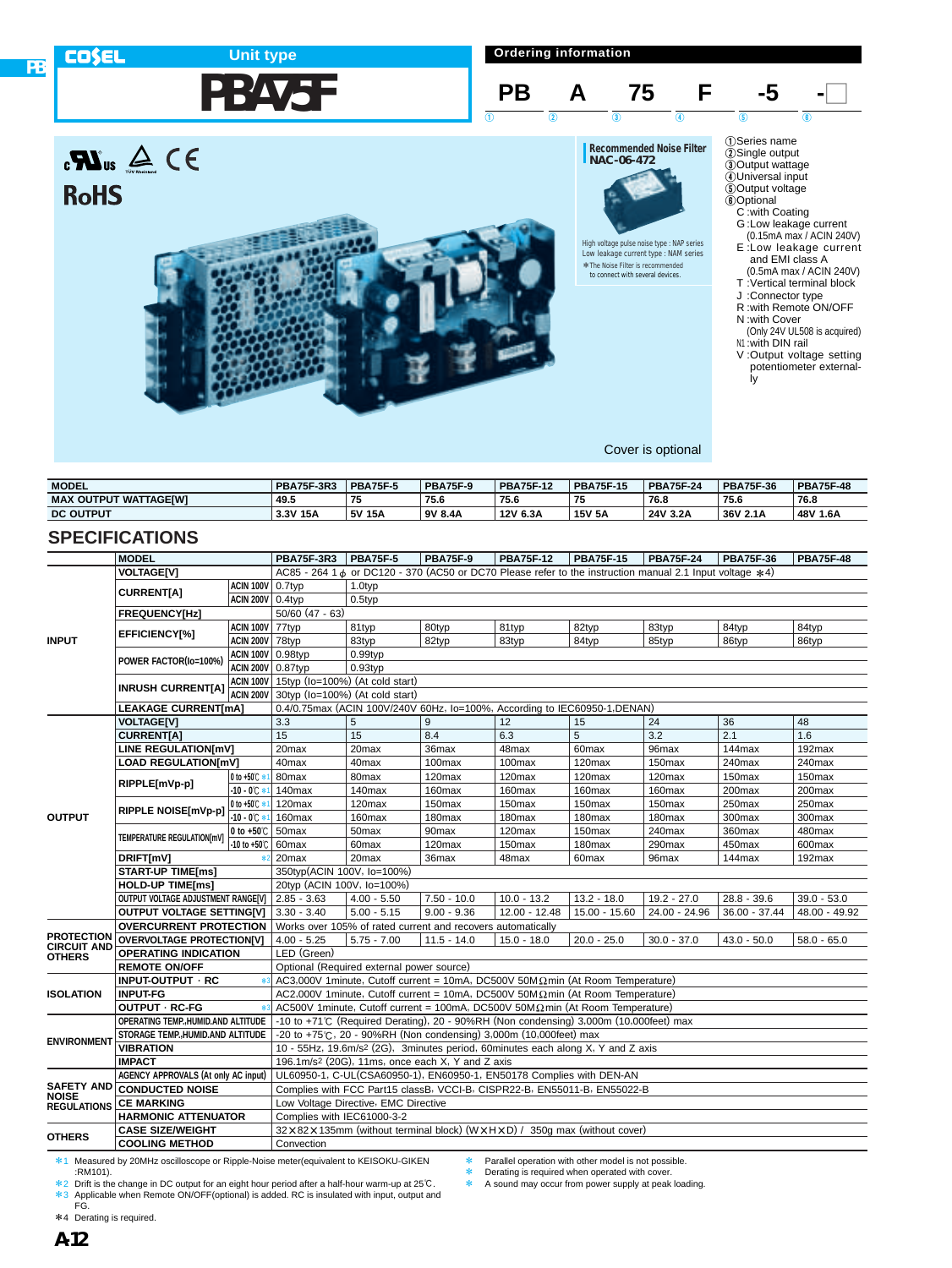

#### **External view**

¶ External size of option T,J,R,N,N1 and V is different from standard model and refer to 7 Option of instruction manual for details.



¶ Screw tightening torque : M3 0.8N • m(8.5kgf • cm)max ¶ Please connect safety ground to the unit in 2-M3 holes.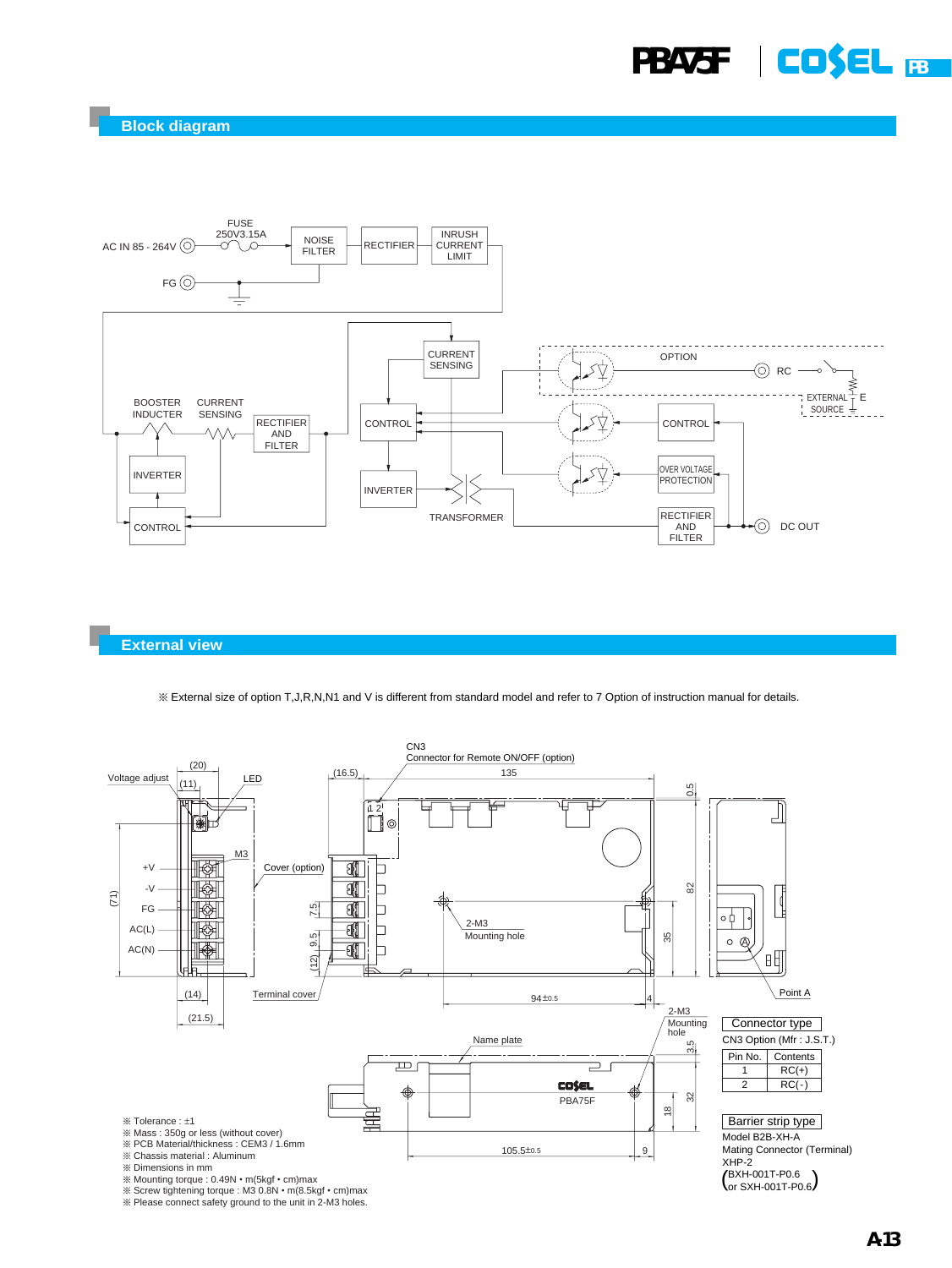# **Unit type**

**Ordering information**



G :Low leakage current

(0.15mA max / ACIN 240V) E :Low leakage current and EMI class A (0.5mA max / ACIN 240V)

- T :Vertical terminal block J :Connector type
- (Only -12,-15,-24,-36,-48) R :with Remote ON/OFF N :with Cover
- (Only 24V UL508 is acquired)
- N<sub>1</sub> : with DIN rail
- V :Output voltage setting potentiometer externally

Cover is optional

High voltage pulse noise type : NAP series Low leakage current type : NAM series \*The Noise Filter is recommended \*to connect with several devices.

| <b>MODEL</b>                      | <b>PBA100F-3R3</b> | <b>PBA100F-5</b> | <b>PBA100F-9</b> | PBA100F-12 | PBA100F-15    | <b>PBA100F-24</b> | PBA100F-36 | <b>PBA100F-48</b> |
|-----------------------------------|--------------------|------------------|------------------|------------|---------------|-------------------|------------|-------------------|
| : OUTPUT WATTAGEIWI<br><b>MAX</b> | 66                 | 100              | 94.5             | 102        | 105           | 108               | 100.8      | 100.8             |
| <b>DC OUTPUT</b>                  | 3.3V 20A           | 5V 20A           | 9V 10.5A         | 12V 8.5A   | <b>15V 7A</b> | 24V 4.5A          | 36V 2.8A   | 48V 2.1A          |

### **SPECIFICATIONS**

 $\mathbf{R}$ us  $\mathbf{A} \in \mathbf{R}$ 

**RoHS** 

|                                     | <b>MODEL</b>                                                 |                         | PBA100F-3R3   PBA100F-5                                                                                                                                                         |                   | <b>PBA100F-9</b>                                            | PBA100F-12         | PBA100F-15        | PBA100F-24        | PBA100F-36      | <b>PBA100F-48</b> |  |  |
|-------------------------------------|--------------------------------------------------------------|-------------------------|---------------------------------------------------------------------------------------------------------------------------------------------------------------------------------|-------------------|-------------------------------------------------------------|--------------------|-------------------|-------------------|-----------------|-------------------|--|--|
|                                     | <b>VOLTAGE[V]</b>                                            |                         | AC85 - 264 1 $\phi$ or DC120 - 370 (AC50 or DC70 Please refer to the instruction manual 2.1 Input voltage *4)                                                                   |                   |                                                             |                    |                   |                   |                 |                   |  |  |
| <b>INPUT</b>                        | <b>ACIN 100V</b> 0.9typ                                      |                         | 1.3typ                                                                                                                                                                          |                   |                                                             |                    |                   |                   |                 |                   |  |  |
|                                     | <b>CURRENTIA1</b>                                            | <b>ACIN 200V</b> 0.5typ |                                                                                                                                                                                 | 0.7typ            |                                                             |                    |                   |                   |                 |                   |  |  |
|                                     | <b>FREQUENCY[Hz]</b>                                         |                         | 50/60 (47 - 63)                                                                                                                                                                 |                   |                                                             |                    |                   |                   |                 |                   |  |  |
|                                     |                                                              | <b>ACIN 100V 77typ</b>  |                                                                                                                                                                                 | 82typ             | 80typ                                                       | 81typ              | 83typ             | 84typ             | 84typ           | 84typ             |  |  |
|                                     | <b>EFFICIENCY[%]</b>                                         | <b>ACIN 200V 79typ</b>  |                                                                                                                                                                                 | 84typ             | 82typ                                                       | 83typ              | 86typ             | 86typ             | 86typ           | 86typ             |  |  |
|                                     |                                                              | ACIN 100V 0.98typ       |                                                                                                                                                                                 | $0.99$ typ        |                                                             |                    |                   |                   |                 |                   |  |  |
|                                     | POWER FACTOR(Io=100%)                                        |                         | ACIN 200V 0.87typ<br>$0.93$ typ                                                                                                                                                 |                   |                                                             |                    |                   |                   |                 |                   |  |  |
|                                     |                                                              |                         | $ACIN 100V$ 20typ (lo=100%) (At cold start)                                                                                                                                     |                   |                                                             |                    |                   |                   |                 |                   |  |  |
|                                     | <b>INRUSH CURRENT[A]</b>                                     |                         | ACIN 200V 40typ ( $Io=100\%$ ) (At cold start)                                                                                                                                  |                   |                                                             |                    |                   |                   |                 |                   |  |  |
|                                     | <b>LEAKAGE CURRENT[mA]</b>                                   |                         | 0.4/0.75max (ACIN 100V/240V 60Hz, lo=100%, According to IEC60950-1, DENAN)                                                                                                      |                   |                                                             |                    |                   |                   |                 |                   |  |  |
|                                     | <b>VOLTAGE[V]</b>                                            |                         | 3.3                                                                                                                                                                             | 5                 | 9                                                           | 12                 | 15                | 24                | 36              | 48                |  |  |
|                                     | <b>CURRENT[A]</b>                                            |                         | 20                                                                                                                                                                              | $\overline{20}$   | 10.5                                                        | 8.5                | $\overline{7}$    | 4.5               | 2.8             | 2.1               |  |  |
|                                     | LINE REGULATION[mV]                                          |                         | 20max                                                                                                                                                                           | 20max             | 36 <sub>max</sub>                                           | 48max              | 60 <sub>max</sub> | 96 <sub>max</sub> | 144max          | 192max            |  |  |
|                                     | <b>LOAD REGULATION[mV]</b>                                   |                         | 40max                                                                                                                                                                           | 40max             | 100max                                                      | 100max             | 120max            | 150max            | 240max          | 240max            |  |  |
|                                     |                                                              | 0 to +50℃ *             | 80max                                                                                                                                                                           | 80max             | 120max                                                      | 120max             | 120max            | 120max            | 150max          | 150max            |  |  |
|                                     | RIPPLE[mVp-p]                                                | $-10 - 0$ °C*           | 140max                                                                                                                                                                          | 140max            | 160max                                                      | 160max             | 160max            | 160max            | 200max          | 200max            |  |  |
| <b>OUTPUT</b>                       | RIPPLE NOISE[mVp-p]                                          | 0 to +50℃ *1            | 120max                                                                                                                                                                          | 120max            | 150max                                                      | 150max             | 150max            | 150max            | 250max          | 250max            |  |  |
|                                     |                                                              | $-10 - 0$ °C $*$        | 160max                                                                                                                                                                          | 160max            | 180max                                                      | 180max             | 180max            | 180max            | 300max          | 300max            |  |  |
|                                     | TEMPERATURE REGULATIONIMVI                                   | 0 to $+50^{\circ}$ C    | 50max                                                                                                                                                                           | 50max             | 90max                                                       | 120max             | 150max            | 240max            | 360max          | 480max            |  |  |
|                                     |                                                              | -10 to +50℃             | 60 <sub>max</sub>                                                                                                                                                               | 60 <sub>max</sub> | 120max                                                      | 150 <sub>max</sub> | 180max            | 290max            | 450max          | 600max            |  |  |
|                                     | DRIFT[mV]                                                    |                         | 20max                                                                                                                                                                           | 20max             | 36max                                                       | 48max              | 60max             | 96max             | 144max          | $192$ max         |  |  |
|                                     | <b>START-UP TIME[ms]</b>                                     |                         | 350typ(ACIN 100V, lo=100%)                                                                                                                                                      |                   |                                                             |                    |                   |                   |                 |                   |  |  |
|                                     | <b>HOLD-UP TIME[ms]</b>                                      |                         | 20typ (ACIN 100V, Io=100%)                                                                                                                                                      |                   |                                                             |                    |                   |                   |                 |                   |  |  |
|                                     | OUTPUT VOLTAGE ADJUSTMENT RANGE[V]   2.85 - 3.63             |                         |                                                                                                                                                                                 | $4.00 - 5.50$     | $7.50 - 10.0$                                               | $10.0 - 13.2$      | $13.2 - 18.0$     | $19.2 - 27.0$     | $28.8 - 39.6$   | $39.0 - 53.0$     |  |  |
|                                     | <b>OUTPUT VOLTAGE SETTING[V]</b>                             |                         | $3.20 - 3.40$                                                                                                                                                                   | $5.00 - 5.15$     | $9.00 - 9.36$                                               | $12.00 - 12.48$    | 15.00 - 15.60     | 24.00 - 24.96     | $36.00 - 37.44$ | 48.00 - 49.92     |  |  |
|                                     | <b>OVERCURRENT PROTECTION</b>                                |                         |                                                                                                                                                                                 |                   | Works over 105% of rated current and recovers automatically |                    |                   |                   |                 |                   |  |  |
| <b>PROTECTION</b>                   | <b>OVERVOLTAGE PROTECTION[V]</b>                             |                         | $4.00 - 5.25$                                                                                                                                                                   | $5.75 - 7.00$     | $11.5 - 14.0$                                               | $15.0 - 18.0$      | $20.0 - 25.0$     | $30.0 - 37.0$     | $43.0 - 50.0$   | $58.0 - 65.0$     |  |  |
| <b>CIRCUIT AND</b><br><b>OTHERS</b> | <b>OPERATING INDICATION</b>                                  |                         | LED (Green)                                                                                                                                                                     |                   |                                                             |                    |                   |                   |                 |                   |  |  |
|                                     | <b>REMOTE SENSING</b>                                        |                         | Optional (Only -3R3, -5 Option -K)                                                                                                                                              |                   |                                                             |                    |                   |                   |                 |                   |  |  |
|                                     | <b>REMOTE ON/OFF</b>                                         |                         | Optional (Required external power source)                                                                                                                                       |                   |                                                             |                    |                   |                   |                 |                   |  |  |
|                                     | <b>INPUT-OUTPUT · RC</b>                                     |                         | AC3,000V 1minute, Cutoff current = 10mA, DC500V 50M $\Omega$ min (At Room Temperature)                                                                                          |                   |                                                             |                    |                   |                   |                 |                   |  |  |
| <b>ISOLATION</b>                    | <b>INPUT-FG</b>                                              |                         | AC2,000V 1minute, Cutoff current = 10mA, DC500V 50M $\Omega$ min (At Room Temperature)<br>AC500V 1minute, Cutoff current = 100mA, DC500V 50M $\Omega$ min (At Room Temperature) |                   |                                                             |                    |                   |                   |                 |                   |  |  |
|                                     | <b>OUTPUT · RC-FG</b><br>OPERATING TEMP., HUMID.AND ALTITUDE |                         | -10 to +71℃ (Required Derating), 20 - 90%RH (Non condensing) 3,000m (10,000feet) max                                                                                            |                   |                                                             |                    |                   |                   |                 |                   |  |  |
|                                     | STORAGE TEMP., HUMID.AND ALTITUDE                            |                         | -20 to +75°C, 20 - 90%RH (Non condensing) 3,000m (10,000feet) max                                                                                                               |                   |                                                             |                    |                   |                   |                 |                   |  |  |
| <b>ENVIRONMENT</b>                  | <b>VIBRATION</b>                                             |                         | 10 - 55Hz, 19.6m/s <sup>2</sup> (2G), 3minutes period, 60minutes each along X, Y and Z axis                                                                                     |                   |                                                             |                    |                   |                   |                 |                   |  |  |
|                                     | <b>IMPACT</b>                                                |                         | 196.1m/s <sup>2</sup> (20G), 11ms, once each X, Y and Z axis                                                                                                                    |                   |                                                             |                    |                   |                   |                 |                   |  |  |
|                                     | <b>AGENCY APPROVALS (At only AC input)</b>                   |                         | UL60950-1, C-UL(CSA60950-1), EN60950-1, EN50178 Complies with DEN-AN                                                                                                            |                   |                                                             |                    |                   |                   |                 |                   |  |  |
| <b>SAFETY AND</b>                   | <b>CONDUCTED NOISE</b>                                       |                         | Complies with FCC Part15 classB, VCCI-B, CISPR22-B, EN55011-B, EN55022-B                                                                                                        |                   |                                                             |                    |                   |                   |                 |                   |  |  |
| <b>NOISE</b><br><b>REGULATIONS</b>  | <b>CE MARKING</b>                                            |                         | Low Voltage Directive, EMC Directive                                                                                                                                            |                   |                                                             |                    |                   |                   |                 |                   |  |  |
|                                     | <b>HARMONIC ATTENUATOR</b>                                   |                         | Complies with IEC61000-3-2                                                                                                                                                      |                   |                                                             |                    |                   |                   |                 |                   |  |  |
|                                     | <b>CASE SIZE/WEIGHT</b>                                      |                         | 32 × 93 × 147mm (without terminal block) (W × H × D) / 440q max (without cover)                                                                                                 |                   |                                                             |                    |                   |                   |                 |                   |  |  |
| <b>OTHERS</b>                       | <b>COOLING METHOD</b>                                        |                         | Convection                                                                                                                                                                      |                   |                                                             |                    |                   |                   |                 |                   |  |  |
|                                     |                                                              |                         |                                                                                                                                                                                 |                   |                                                             |                    |                   |                   |                 |                   |  |  |

\*1 Measured by 20MHz oscilloscope or Ripple-Noise meter(equivalent to KEISOKU-GIKEN :RM101).

\*2 Drift is the change in DC output for an eight hour period after a half-hour warm-up at 25°C. \*3 Applicable when Remote ON/OFF(optional) is added. RC is insulated with input, output and FG. Parallel operation with other model is not possible.

\* Derating is required when operated with cover.<br>\* A sound may occur from power supply at peak.

A sound may occur from power supply at peak loading.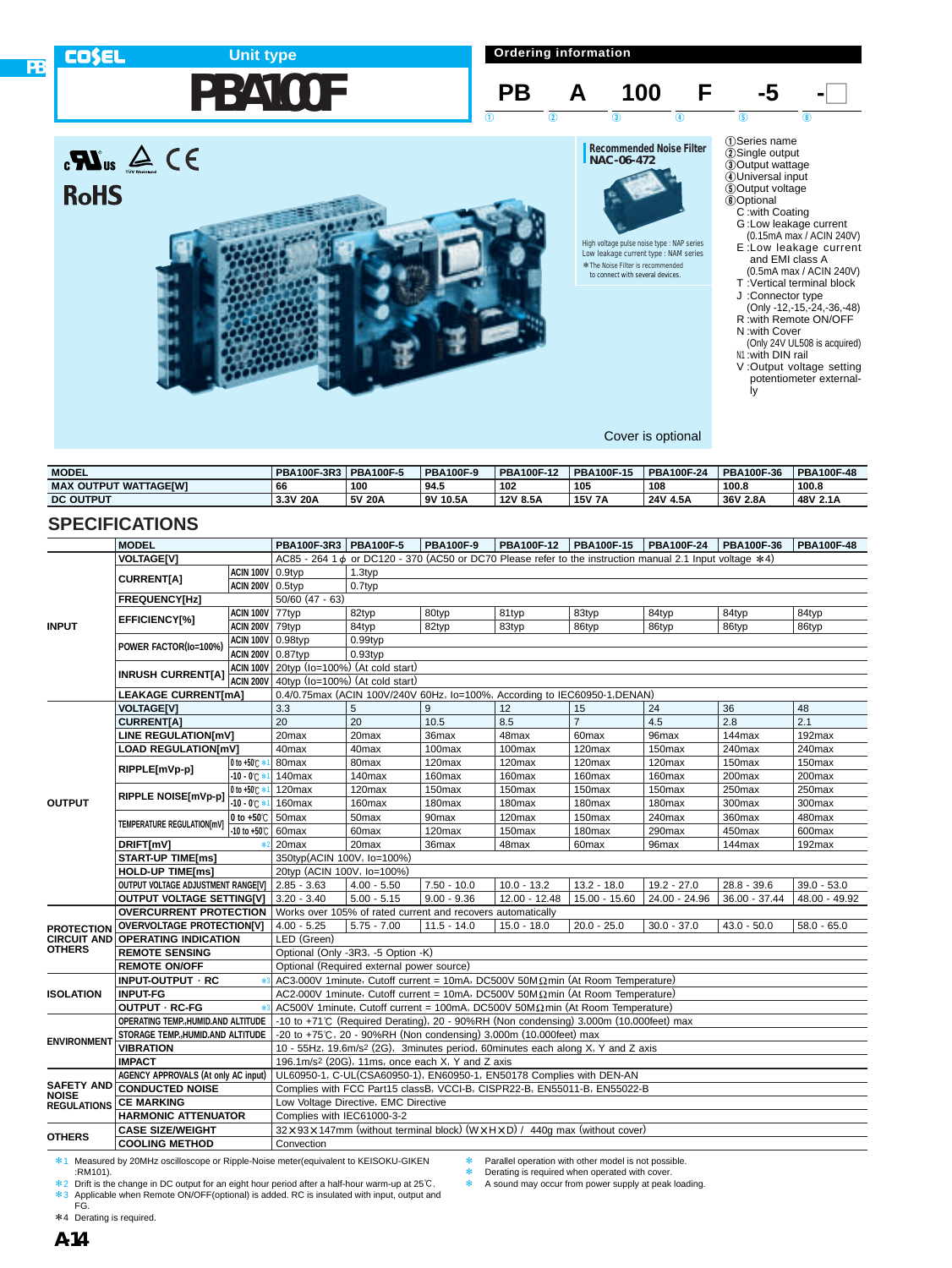

#### **External view**



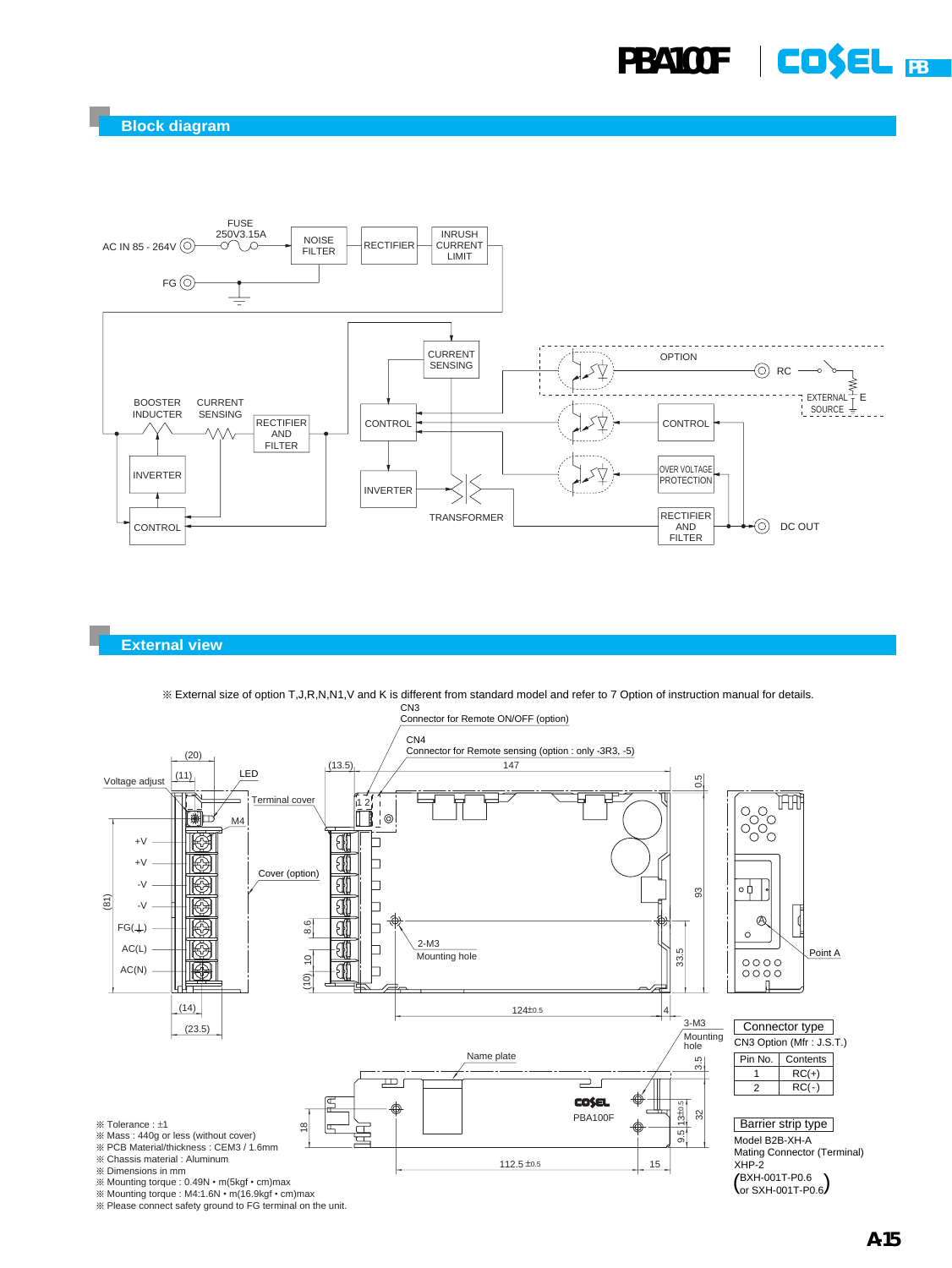

**Ordering information**



| <b>MODEL</b>                 | <b>PBA150F-3R3</b> | <b>PBA150F-5</b> | <b>PBA150F-9</b> | <b>PBA150F-12</b> | <b>PBA150F-15</b> | <b>PBA150F-24</b> | PBA150F-36 | <b>PBA150F-48</b> |
|------------------------------|--------------------|------------------|------------------|-------------------|-------------------|-------------------|------------|-------------------|
| <b>MAX OUTPUT WATTAGEIWI</b> | 99                 | 150              | 150.3            | 156               | 150               | 156               | 154.8      | 158.4             |
| <b>DC OUTPUT</b>             | 3.3V 30A           | 5V 30A           | 9V 16.7A         | 12V 13A           | <b>15V 10A</b>    | 24V 6.5A          | 36V 4.3A   | 48V 3.3A          |

## **SPECIFICATIONS**

**PB**

|                    | <b>MODEL</b>                                                         |                          | PBA150F-3R3   PBA150F-5                                                                                                                                     |                   | <b>PBA150F-9</b>  | PBA150F-12         | PBA150F-15         | PBA150F-24         | PBA150F-36      | <b>PBA150F-48</b> |  |
|--------------------|----------------------------------------------------------------------|--------------------------|-------------------------------------------------------------------------------------------------------------------------------------------------------------|-------------------|-------------------|--------------------|--------------------|--------------------|-----------------|-------------------|--|
|                    | <b>VOLTAGE[V]</b>                                                    |                          | AC85 - 264 1 $\phi$ or DC120 - 370 (AC50 or DC70 Please refer to the instruction manual 2.1 Input voltage *4)                                               |                   |                   |                    |                    |                    |                 |                   |  |
| <b>INPUT</b>       | ACIN 100V 1.3typ                                                     |                          | $2.0$ typ                                                                                                                                                   |                   |                   |                    |                    |                    |                 |                   |  |
|                    | <b>CURRENT[A]</b>                                                    | <b>ACIN 200V</b> 0.7typ  |                                                                                                                                                             | 1.0typ            |                   |                    |                    |                    |                 |                   |  |
|                    | <b>FREQUENCY[Hz]</b>                                                 |                          | $50/60$ (47 - 63)                                                                                                                                           |                   |                   |                    |                    |                    |                 |                   |  |
|                    |                                                                      | <b>ACIN 100V 80typ</b>   |                                                                                                                                                             | 83typ             | 82typ             | 83typ              | 84typ              | 85typ              | 85typ           | 85typ             |  |
|                    | <b>EFFICIENCY[%]</b>                                                 | <b>ACIN 200V</b> 82typ   |                                                                                                                                                             | 86typ             | 85typ             | 86typ              | 87typ              | 88typ              | 88typ           | 88typ             |  |
|                    | POWER FACTOR(Io=100%)                                                | <b>ACIN 100V 0.98typ</b> |                                                                                                                                                             | $0.99$ typ        |                   |                    |                    |                    |                 |                   |  |
|                    |                                                                      | ACIN 200V 0.87typ        | $0.93$ typ                                                                                                                                                  |                   |                   |                    |                    |                    |                 |                   |  |
|                    | <b>INRUSH CURRENT[A]</b>                                             |                          | ACIN 100V 20typ (Io=100%) (At cold start)                                                                                                                   |                   |                   |                    |                    |                    |                 |                   |  |
|                    |                                                                      |                          | ACIN 200V 40typ (Io=100%) (At cold start)                                                                                                                   |                   |                   |                    |                    |                    |                 |                   |  |
|                    | <b>LEAKAGE CURRENT[mA]</b>                                           |                          | 0.4/0.75max (ACIN 100V/240V 60Hz, lo=100%, According to IEC60950-1, DENAN)                                                                                  |                   |                   |                    |                    |                    |                 |                   |  |
|                    | <b>VOLTAGE[V]</b>                                                    |                          | 3.3                                                                                                                                                         | 5                 | 9                 | 12                 | 15                 | 24                 | 36              | 48                |  |
|                    | <b>CURRENT[A]</b>                                                    |                          | $\overline{30}$                                                                                                                                             | 30                | 16.7              | $\overline{13}$    | 10                 | 6.5                | 4.3             | 3.3               |  |
|                    | LINE REGULATION[mV]                                                  |                          | 20max                                                                                                                                                       | 20 <sub>max</sub> | 36max             | 48max              | 60max              | 96max              | 144max          | 192max            |  |
|                    | <b>LOAD REGULATION[mV]</b>                                           |                          | 40max                                                                                                                                                       | 40max             | 100max            | 100max             | 120max             | 150max             | 240max          | 240max            |  |
|                    |                                                                      | 0 to +50℃ *              | 80max                                                                                                                                                       | 80 <sub>max</sub> | 120max            | 120max             | 120max             | 120max             | 150max          | 150max            |  |
|                    | RIPPLE[mVp-p]                                                        | $-10 - 0^{\circ}$        | 140max                                                                                                                                                      | 140max            | 160max            | 160max             | 160max             | 160max             | 200max          | 200max            |  |
|                    |                                                                      | 0 to +50℃ *1             | 120max                                                                                                                                                      | 120max            | 150max            | 150max             | 150max             | 150max             | 250max          | 250max            |  |
| <b>OUTPUT</b>      | RIPPLE NOISE[mVp-p]                                                  | $-10 - 0$ <sup>c</sup>   | 160max                                                                                                                                                      | 160max            | 180max            | 180max             | 180max             | 180 <sub>max</sub> | 300max          | 300max            |  |
|                    | <b>TEMPERATURE REGULATIONIMVI</b>                                    | 0 to +50 $\degree$ C     | 50max                                                                                                                                                       | 50 <sub>max</sub> | 90 <sub>max</sub> | 120max             | 150max             | 240max             | 360max          | 480max            |  |
|                    |                                                                      | -10 to +50℃              | 60 <sub>max</sub>                                                                                                                                           | 60 <sub>max</sub> | 120max            | 150 <sub>max</sub> | 180 <sub>max</sub> | 290max             | 450max          | 600max            |  |
|                    | DRIFT[mV]                                                            | $\star$                  | 20max                                                                                                                                                       | 20 <sub>max</sub> | 36max             | 48max              | 60 <sub>max</sub>  | 96max              | 144max          | 192max            |  |
|                    | <b>START-UP TIME[ms]</b>                                             |                          | 350typ(ACIN 100V, lo=100%)                                                                                                                                  |                   |                   |                    |                    |                    |                 |                   |  |
|                    | <b>HOLD-UP TIME[ms]</b>                                              |                          | 20typ (ACIN 100V, Io=100%)                                                                                                                                  |                   |                   |                    |                    |                    |                 |                   |  |
|                    | OUTPUT VOLTAGE ADJUSTMENT RANGE[V]   2.85 - 3.63                     |                          |                                                                                                                                                             | $4.00 - 5.50$     | $7.50 - 10.0$     | $10.0 - 13.2$      | $13.2 - 18.0$      | $19.2 - 27.0$      | $28.8 - 39.6$   | $39.0 - 53.0$     |  |
|                    | <b>OUTPUT VOLTAGE SETTING[V]</b>                                     |                          | $3.30 - 3.40$                                                                                                                                               | $5.00 - 5.15$     | $9.00 - 9.36$     | $12.00 - 12.48$    | 15.00 - 15.60      | 24.00 - 24.96      | $36.00 - 37.44$ | 48.00 - 49.92     |  |
|                    | <b>OVERCURRENT PROTECTION</b>                                        |                          | Works over 105% of rated current and recovers automatically                                                                                                 |                   |                   |                    |                    |                    |                 |                   |  |
| <b>PROTECTION</b>  | <b>OVERVOLTAGE PROTECTION[V]</b>                                     |                          | $4.00 - 5.25$                                                                                                                                               | $5.75 - 7.00$     | $11.5 - 14.0$     | $15.0 - 18.0$      | $20.0 - 25.0$      | $30.0 - 37.0$      | $43.0 - 50.0$   | $58.0 - 65.0$     |  |
|                    | <b>CIRCUIT AND OPERATING INDICATION</b>                              |                          | LED (Green)                                                                                                                                                 |                   |                   |                    |                    |                    |                 |                   |  |
| OTHERS             | <b>REMOTE SENSING</b>                                                |                          | Optional (Only -3R3, -5 Option -K)                                                                                                                          |                   |                   |                    |                    |                    |                 |                   |  |
|                    | <b>REMOTE ON/OFF</b>                                                 |                          | Optional (Required external power source)                                                                                                                   |                   |                   |                    |                    |                    |                 |                   |  |
|                    | INPUT-OUTPUT · RC                                                    | <b>火3</b>                | AC3,000V 1 minute, Cutoff current = 10mA, DC500V 50M $\Omega$ min (At Room Temperature)                                                                     |                   |                   |                    |                    |                    |                 |                   |  |
| <b>ISOLATION</b>   | <b>INPUT-FG</b>                                                      |                          | AC2,000V 1minute, Cutoff current = 10mA, DC500V 50M $\Omega$ min (At Room Temperature)                                                                      |                   |                   |                    |                    |                    |                 |                   |  |
|                    | OUTPUT · RC-FG                                                       |                          | AC500V 1minute, Cutoff current = 100mA, DC500V 50M $\Omega$ min (At Room Temperature)                                                                       |                   |                   |                    |                    |                    |                 |                   |  |
|                    | OPERATING TEMP., HUMID.AND ALTITUDE                                  |                          | -10 to +71℃ (Required Derating), 20 - 90%RH (Non condensing) 3,000m (10,000feet) max                                                                        |                   |                   |                    |                    |                    |                 |                   |  |
| <b>ENVIRONMENT</b> | STORAGE TEMP. HUMID.AND ALTITUDE                                     |                          | -20 to +75°C, 20 - 90%RH (Non condensing) 3,000m (10,000feet) max                                                                                           |                   |                   |                    |                    |                    |                 |                   |  |
|                    | <b>VIBRATION</b><br><b>IMPACT</b>                                    |                          | 10 - 55Hz, 19.6m/s <sup>2</sup> (2G), 3minutes period, 60minutes each along X, Y and Z axis<br>196.1m/s <sup>2</sup> (20G), 11ms, once each X, Y and Z axis |                   |                   |                    |                    |                    |                 |                   |  |
| <b>SAFETY AND</b>  |                                                                      |                          | UL60950-1, C-UL(CSA60950-1), EN60950-1, EN50178 Complies with DEN-AN                                                                                        |                   |                   |                    |                    |                    |                 |                   |  |
|                    | <b>AGENCY APPROVALS (At only AC input)</b><br><b>CONDUCTED NOISE</b> |                          | Complies with FCC Part15 classB, VCCI-B, CISPR22-B, EN55011-B, EN55022-B                                                                                    |                   |                   |                    |                    |                    |                 |                   |  |
| NOISE              | <b>CE MARKING</b>                                                    |                          | Low Voltage Directive, EMC Directive                                                                                                                        |                   |                   |                    |                    |                    |                 |                   |  |
| <b>REGULATIONS</b> | <b>HARMONIC ATTENUATOR</b>                                           |                          | Complies with IEC61000-3-2                                                                                                                                  |                   |                   |                    |                    |                    |                 |                   |  |
|                    | <b>CASE SIZE/WEIGHT</b>                                              |                          | 34 × 93 × 168mm (without terminal block) (W × H × D) / 560q max (without cover)                                                                             |                   |                   |                    |                    |                    |                 |                   |  |
| <b>OTHERS</b>      | <b>COOLING METHOD</b>                                                |                          | Convection                                                                                                                                                  |                   |                   |                    |                    |                    |                 |                   |  |
|                    |                                                                      |                          |                                                                                                                                                             |                   |                   |                    |                    |                    |                 |                   |  |

\*1 Measured by 20MHz oscilloscope or Ripple-Noise meter(equivalent to KEISOKU-GIKEN :RM101).

\*2 Drift is the change in DC output for an eight hour period after a half-hour warm-up at 25°C. \*3 Applicable when Remote ON/OFF(optional) is added. RC is insulated with input, output and FG. Parallel operation with other model is not possible.

\* Derating is required when operated with cover.<br>\* A sound may occur from power supply at peak.

A sound may occur from power supply at peak loading.